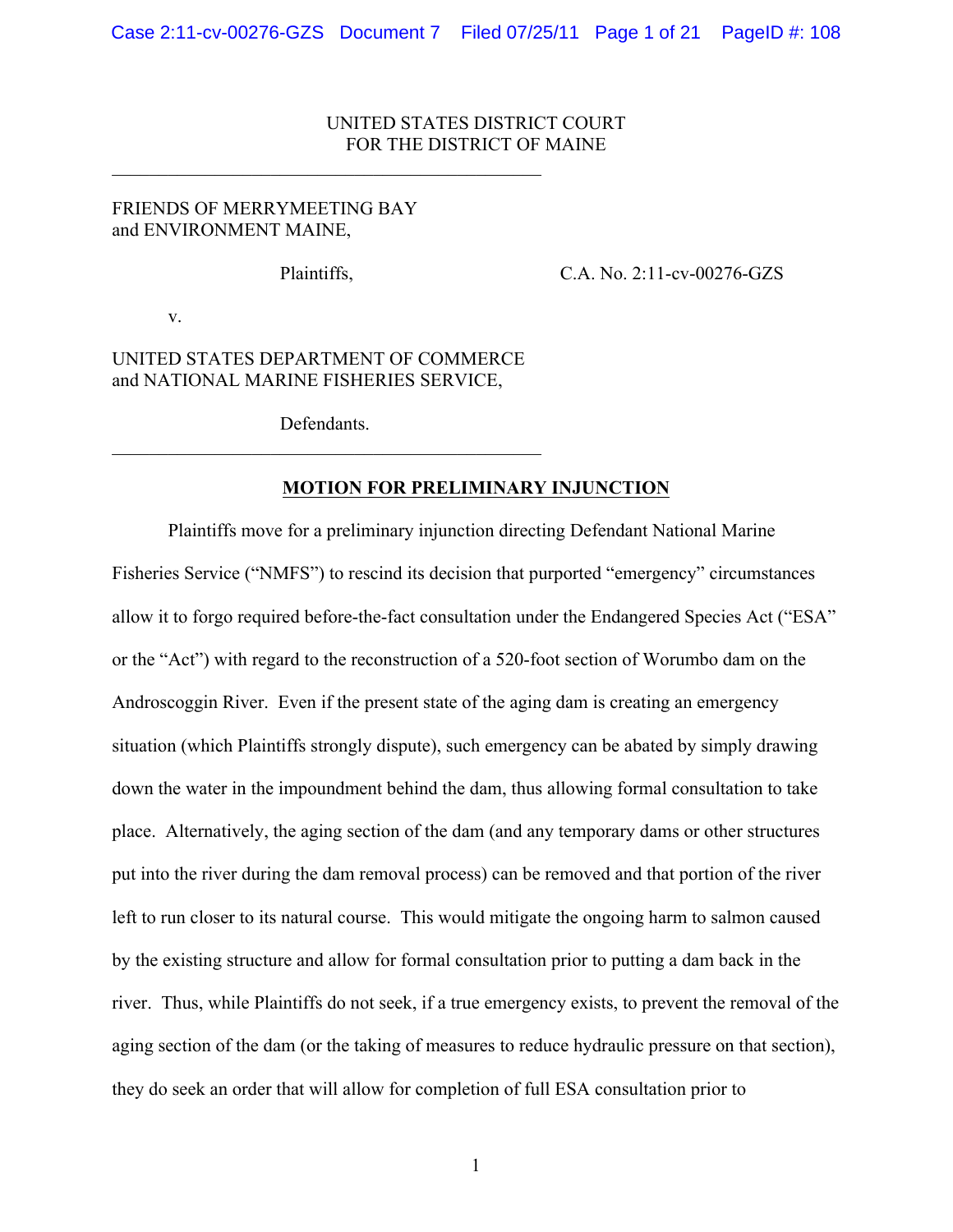construction work on any *replacement* of the dam. The need for a reconstructed dam – under any reasonable interpretation of the facts or law – does not constitute an "emergency."

#### **INTRODUCTION**

The federal ESA is the primary legislative mechanism by which animal and plant species pushed to the brink of extinction are to be recovered and preserved for the benefit of present and future generations. "For federal agencies, the heart of the Endangered Species Act is section 7(a)(2)," 16 U.S.C. § 1536(a)(2), which "affirmatively commands each federal agency to 'insure that any action authorized, funded or carried out' by the agency 'is not likely to jeopardize the continued existence of any endangered species … or result in the destruction or adverse modification of [the designated critical] habitat of such species.'" California ex rel. Lockyer v. U.S. Dep't of Agric., 575 F.3d 999, 1018 (9th Cir. 2009) (brackets in original).

To carry out this mandate, federal agencies must engage in a rigorous "consultation" process *before* proceeding with federal actions that may affect species listed under the Act as "endangered" or "threatened." See Natural Res. Def. Council v. Houston, 146 F.3d 1118, 1126 (9th Cir. 1998); 50 C.F.R. § 402.14(a); Nat'l Ass'n of Home Builders v. Defenders of Wildlife, 551 U.S. 644, 662 (2007) ("The language of § 7(a)(2) of the ESA is … imperative. … This mandate is to be carried out through consultation and may require the agency to adopt an alternative course of action."). This consultation process is designed to ensure that actions with potentially adverse effects on these decimated populations and their habitat are taken only after a full, science-based vetting of potential impacts and methods of ameliorating them. See Roosevelt Campobello Int'l Park Comm'n v. U.S. E.P.A., 684 F.2d 1041, 1049 (1st Cir. 1982) (intent of Section 7(a)(2) was "to give the benefit of the doubt to the species"). With respect to certain aquatic species, including salmon, Congress has charged NMFS with the responsibility to

2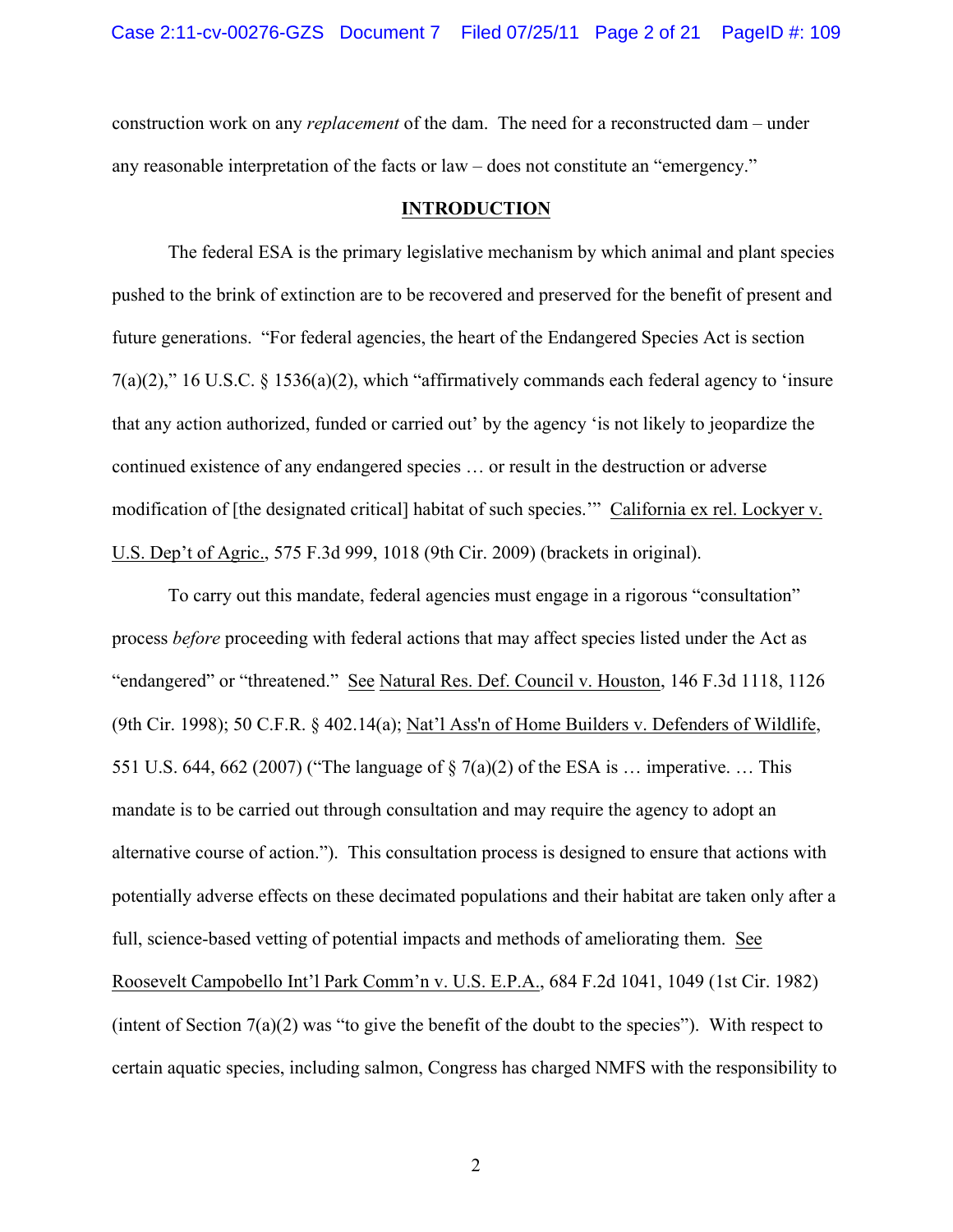facilitate this formal consultation process, to ascertain whether agency activities should be allowed to proceed at all, and, if so, to specify measures that will minimize negative impacts on the affected species.

This case involves an unlawful decision by NMFS to forsake this before-the-fact consultation process with respect to the action of the Federal Energy Regulatory Commission ("FERC") in approving a project to remove and then reconstruct a major portion of the Worumbo hydroelectric dam, located on the Androscoggin River between the towns of Lisbon and Durham, Maine. Compl. ¶ 2. Although this project has been in the planning stages for years, and although NMFS has found that dams on the Androscoggin are a direct and significant threat to Atlantic salmon, NMFS chose *not* to complete formal consultation with FERC prior to allowing the project to move forward. Instead, NMFS decided to push off full consultation until *after* this 520-foot portion of the dam is torn down and then fully rebuilt, invoking a regulatory exception reserved for sudden, unforeseen "emergencies." The Worumbo dam removal and replacement project is expected to commence any day.<sup>1</sup> Compl.  $\P$  31a.

Plaintiffs are conservation groups working to restore, and protect from harm, endangered Atlantic salmon in the Androscoggin River. Compl. ¶¶ 47-51. They submit that long-planned maintenance projects such as the Worumbo dam replacement are not "emergencies" as defined in NMFS regulations, and that if full consultation is put off until after the dam rebuild is a *fait accompli*, there is little chance NMFS will seriously consider or specify alternatives to the project (including alternative dam designs) that would reduce or eliminate harm to Atlantic

 <sup>1</sup> The Worumbo dam is owned and operated by Miller Hydro Group ("Miller") pursuant to a FERC license. On January 31, 2011, the Plaintiffs in this case sued Miller for illegally "taking" (*i.e.*, killing, harming, harassing) endangered Atlantic salmon at the Worumbo dam in violation of Section 9(a)(1)(B) of the ESA, 33 U.S.C. § 1538(a)(1)(B). See Civil Action No. 2:11-cv-36-GZS, Doc. 1.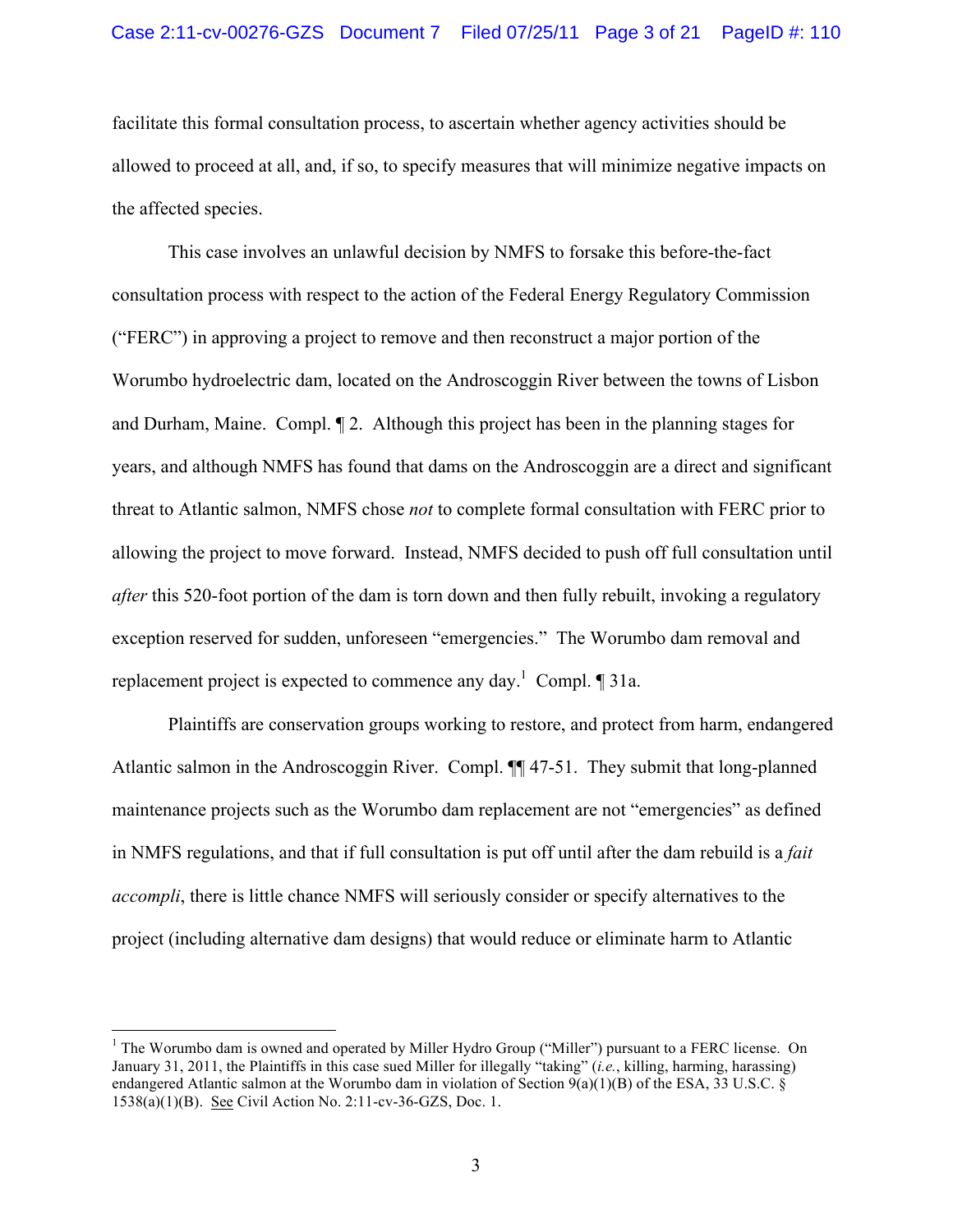salmon and their critical habitat. Accordingly, if NMFS's decision is allowed to stand, Plaintiffs – and the salmon themselves – will suffer irreparable harm.

#### **THE NATURE OF THIS MOTION**

On July 15, 2011, Plaintiffs filed a Verified Complaint alleging claims under the federal Administrative Procedure Act ("APA"), 5 U.S.C. § 706(2)(A), that the decision by NMFS to invoke emergency consultation procedures is unlawful and must be set aside because it was arbitrary, capricious, and not in accordance with law. However, it is unlikely that the administrative record will be compiled and a final decision rendered before the Worumbo dam is removed and rebuilt, and Plaintiffs thus will be irreparably harmed in the interim.

To prevent this, and to preserve the status quo *ante litem* pending a full resolution of this case on its merits, Plaintiffs respectfully request this Court issue a preliminary injunction rescinding NMFS's determination that the replacement portion of the dam removal and replacement project falls within the agency's regulatory exception for "emergencies."

### **FACTUAL AND LEGAL BACKGROUND**

## I. THE ANDROSCOGGIN RIVER POPULATION OF ATLANTIC SALMON IS ENDANGERED.

Historically, the Androscoggin River had, along with the Kennebec River, the largest Atlantic salmon runs in the United States, estimated at more than 100,000. Compl. ¶ 12. In 2011 (as of mid-July), only 46 adult salmon returned to the Androscoggin. Compl. ¶ 12. On June 19, 2009, Defendant NMFS and the United States Fish and Wildlife Service ("USFWS") (collectively, "the Services") issued a final rule designating the Androscoggin River population of Atlantic salmon as "endangered" under the ESA. 74 Fed. Reg. 29,344 (June 19, 2009). (An "endangered species" is a "species which is in danger of extinction." 16 U.S.C. § 1532(6).) That same day, the Services issued a final rule designating "critical habitat" for the Androscoggin –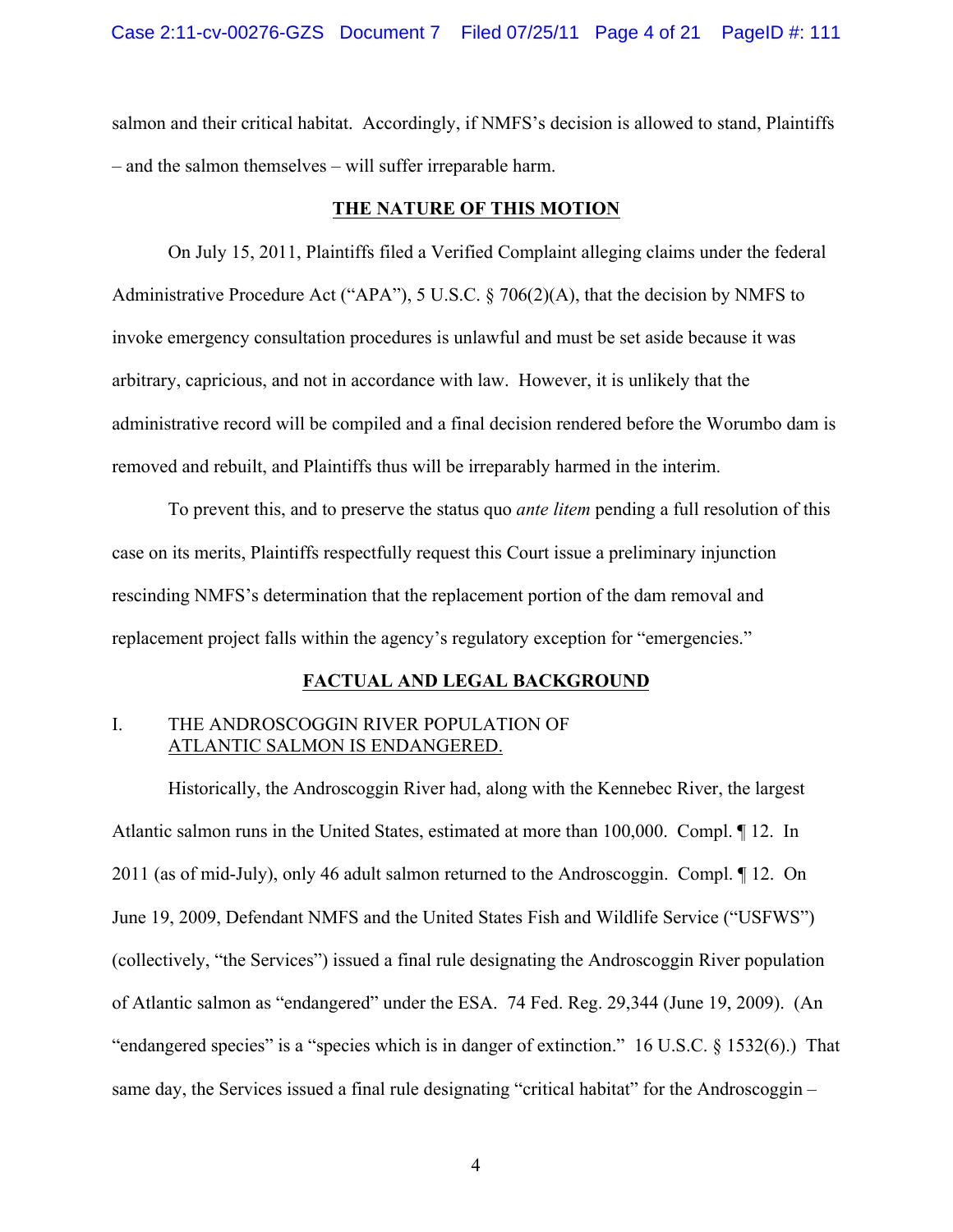*i.e.*, habitat determined by the Services to be "essential to the conservation of the species" and "which may require special management considerations or protection." 16 U.S.C. §  $1532(5)(A)(i)$ . The portion of the Androscoggin River where the Worumbo dam is located is part of that critical habitat. 74 Fed. Reg. 29,300 (June 19, 2009).

## II. THE CONSULTATION PROVISIONS OF THE ENDANGERED SPECIES ACT.

The nature of the Section 7 consultation process is set forth in regulations jointly

promulgated by the Services. Depending on the anticipated impact to the endangered species,

the consultation process may be either formal, 50 C.F.R. § 402.14, or informal, 50 C.F.R. §

 $402.13<sup>2</sup>$  Formal consultation, at issue here, is required unless the agency and the relevant

Service conclude, in writing, that the contemplated action is unlikely to adversely affect the

species or its critical habitat. 50 C.F.R.  $\S$  402.14(a) & (b); id.  $\S$  402.13(a).

Formal consultation is a detailed, rigorous process. As explained by the Services in their

Consultation Handbook:

Formal consultations determine whether a proposed agency action(s) is likely to jeopardize the continued existence of a listed species (jeopardy) or destroy or adversely modify critical habitat (adverse modification) … . They also determine the amount or extent of anticipated incidental take [*i.e.*, take of a listed species that results from, but is not the purpose of, carrying out an otherwise lawful activity<sup>3</sup> in an incidental take statement  $\ldots$  [and] provide an administrative record of effects on species that can help establish the species' environmental baseline in future biological opinions.

<sup>&</sup>lt;sup>2</sup> "An agency's finding that its action will have *no effect* on listed species or critical habitat obviates the need for consultation." Lockyer, 575 F.3d at 1019 (emphasis added).

<sup>&</sup>lt;sup>3</sup> Under ESA Section 9, 16 U.S.C. § 1538(a)(1)(B), it is illegal for any person – whether private or governmental entity – to "take" any endangered species of fish or wildlife without authorization from the Services. "Take" is defined to mean "harass, harm, pursue, hunt, shoot, wound, kill, trap, capture, or collect, or to attempt to engage in any such conduct." 16 U.S.C. § 1532(19). The Services have defined "harm" to include "significant habitat modification or degradation which actually kills or injures fish or wildlife by significantly impairing essential behavioral patterns, including breeding, spawning, rearing, migrating, feeding or sheltering." 50 C.F.R. § 222.102 (NMFS definition); accord 50 C.F.R. § 17.3 (similar USFWS definition).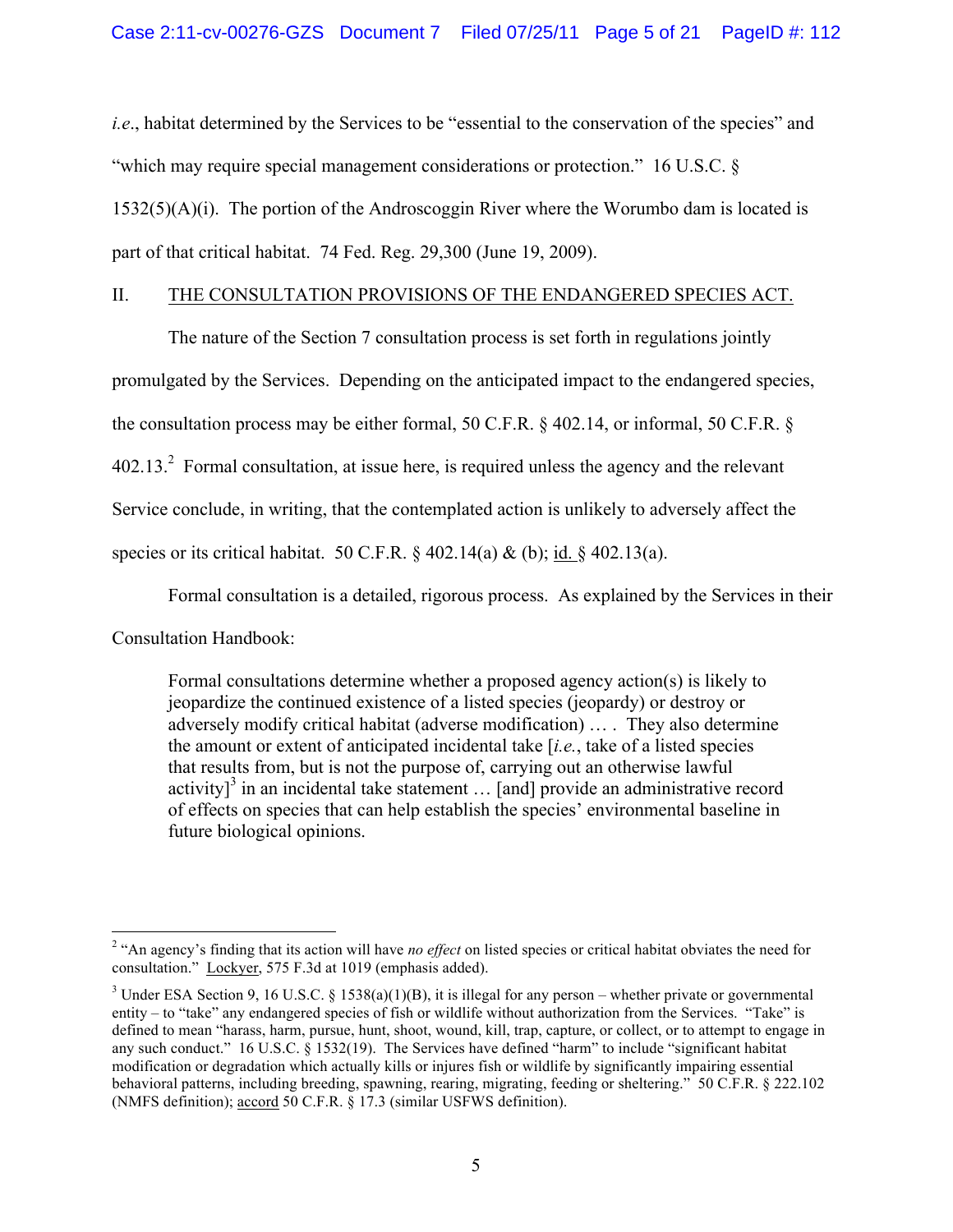Endangered Species Consultation Handbook (March 1998)<sup>4</sup> (available at http://www.fws.gov/ endangered/esa-library/pdf/esa\_section7\_handbook.pdf) at 4-1; see also Compl. ¶[ 16-24 (detailing consultation process). Moreover, the formal consultation requirement imposes a detailed set of "responsibilities" on the Services themselves. 50 C.F.R. § 402.14(g)(1)-(8). These include the obligation to review all of the information provided by the project agency, to evaluate the current status of the species and its habitat and the likely effect on them of the proposed action, to formulate a written biological opinion as to whether the action will jeopardize the species or its habitat, to evaluate alternatives that could reduce or eliminate such impacts, and to formulate an incidental take statement if a take will occur. See also Consultation Handbook at 4-1; 50 C.F.R. § 402.14(h) (required contents of a biological opinion). In formulating the biological opinion and evaluating alternatives, the relevant Service must use "the best scientific and commercial data available." 50 C.F.R.  $\S$  402.14(g)(8).

A discrete activity may give rise to the need for consultation on a larger activity. As the Services' Consultation Handbook states: "The [Service] biologist should ask whether another activity in question would occur 'but for' the proposed action under consultation. If the answer is 'no,' that the activity in question would not occur but for the proposed action, then the activity is interrelated or interdependent and should be analyzed with the effects of the action." Consultation Handbook at 4-27; see also 50 C.F.R. § 402.02 (definition of "effects of the action") ("Interdependent actions are those that have no independent utility apart from the action under consideration").

 $4$  Courts consider the Consultation Handbook in construing Section 7. E.g., Oregon Natural Res. Council v. Allen, 476 F.3d 1031, 1040 (9th Cir. 2007).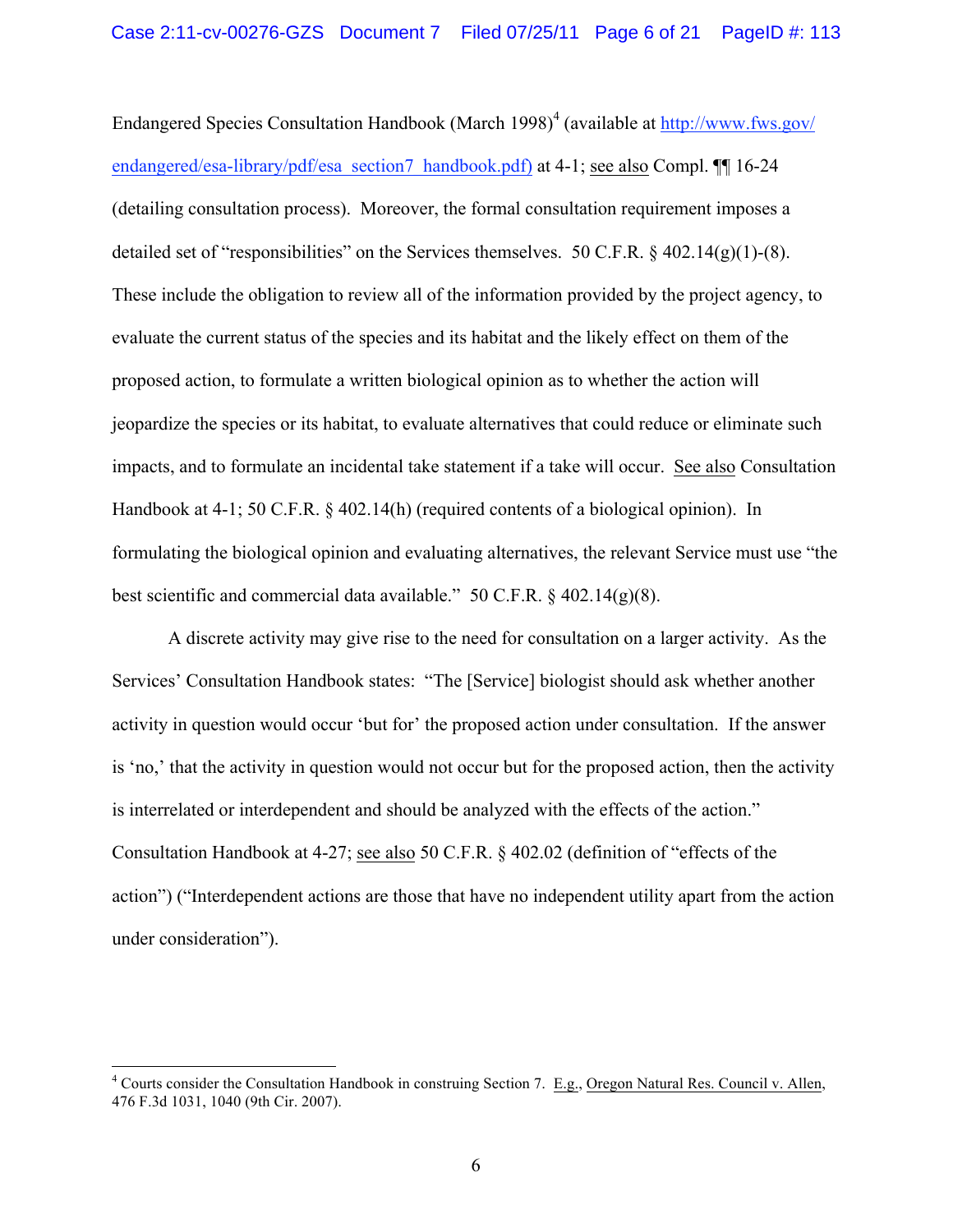## III. THE DAMS ON THE ANDROSCOGGIN ARE A SIGNIFICANT THREAT TO THE SURVIVAL AND RECOVERY OF ANDROSCOGGIN RIVER SALMON.

In their decision to include the Androscoggin River population of Atlantic salmon on the Endangered Species List, NMFS and USFWS found that dams on that river play a major role in imperiling the salmon. Compl. ¶ 14. Among these findings are the following:

[T]he greatest impediment to self-sustaining Atlantic salmon populations in Maine is obstructed fish passage and degraded habitat caused by dams. … Dams are known to typically kill or injure between 10 and 30 percent of all fish entrained at turbines. … With rivers containing multiple hydropower dams, these cumulative losses could compromise entire year classes of Atlantic salmon. … Thus, cumulative losses at passage facilities can be significant … [D]ams remain a direct and significant threat to Atlantic salmon.

74 Fed. Reg. at 29,362. Similarly, the Services concluded, "[d]ams are among the leading causes of both historical declines and contemporary low abundance of the GOM DPS [Gulf of Maine Distinct Population Segment] of Atlantic salmon."<sup>5</sup> Id. at 29,366. The Services also found that "[the] effects [of dams] have led to a situation where salmon abundance and distribution have been greatly reduced, and thus the species is more vulnerable to extinction," and that, "[t]herefore, dams represent a *significant threat to the survival and recovery* of the GOM DPS." Id. at 29,367 (emphasis added). In the listing decision, the Services detail various ways in which Androscoggin River dams harm salmon. Id. at 29,352, 29,362, 29,366-67, 29,370-71 (turbines kill fish, fish passage is limited and delayed, access to spawning and rearing habitat is prevented,

predator-prey assemblages are adversely affected, *etc.*); see also Compl. ¶ 15.

 <sup>5</sup> Androscoggin River Atlantic salmon are part of the GOM DPS.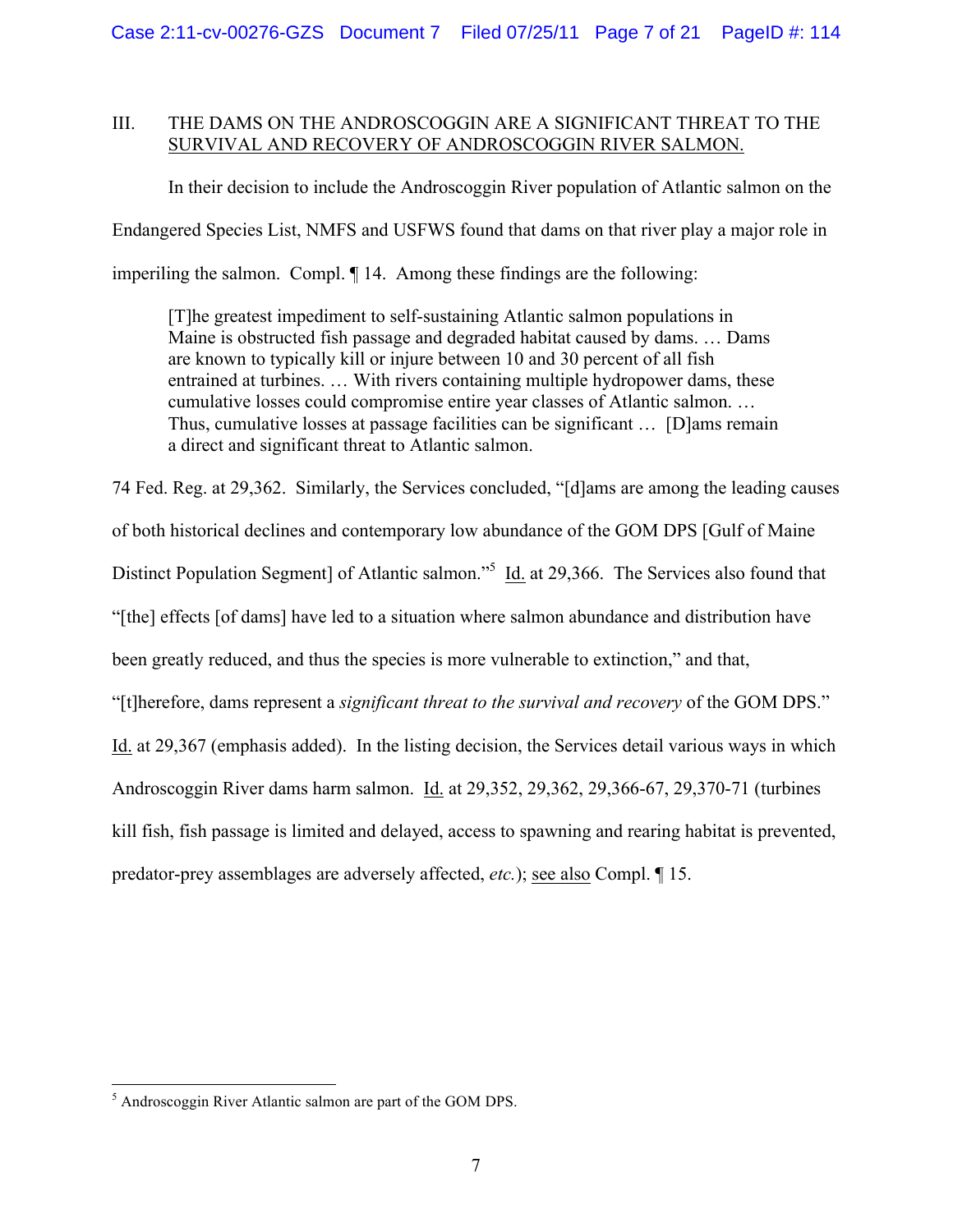## IV. NMFS HAS DECIDED THAT MILLER MAY RECONSTRUCT THE WORUMBO DAM ON THE ANDROSCOGGIN RIVER WITHOUT BEFORE-THE-FACT FORMAL CONSULTATION.

Miller plans to remove a 520-foot long "timber crib spillway"<sup>6</sup> at the Worumbo dam and replace it with a new concrete structure. Compl. ¶¶ 3-4. Miller may not proceed with this project without FERC approval. Such approval is a federal action, and it triggers the formal consultation requirements of Section 7 because any such removal and replacement would have an effect on the Atlantic salmon and their critical habitat. Moreover, the portion of the dam to be replaced is critical to creating the riverine impoundment, and Worumbo cannot function as a hydroelectric dam without it. Thus, the dam itself is "interrelated and interdependent" with the reconstruction project, and ESA consultation must consider the impacts of a reconstructed Worumbo dam as a whole, and not just of a newly rebuilt section of the dam.

However, on May 4, 2011, FERC wrote to NMFS asking for "formal consultation under the Endangered Species Act (ESA) using the emergency consultation procedures specified in NMFS's joint regulations [with USFWS] at 50 C.F.R. § 402.05." Compl. ¶ 30. By its terms, this emergency regulation "applies to situations involving acts of God, disasters, casualties, national defense or security emergencies." 50 C.F.R. § 402.05(a). Nonetheless, NMFS invoked the emergency consultation regulation here, thus "green-lighting" the dam removal and replacement project to proceed to completion without prior formal consultation.

### V. PLAINTIFFS CHALLENGE NMFS'S DECISION.

Under the Administrative Procedure Act ("APA"), Plaintiffs challenge the determination by NMFS that the need to remove and reconstruct a major portion of Worumbo dam presents an "emergency" situation under 50 C.F.R. § 402.05, and its concomitant determination that both the removal and the reconstruction of that portion of the dam may proceed before completion of the

 $6$  The "timber crib" is a log structure filled with stone and capped by concrete. Compl.  $\llbracket 3$ .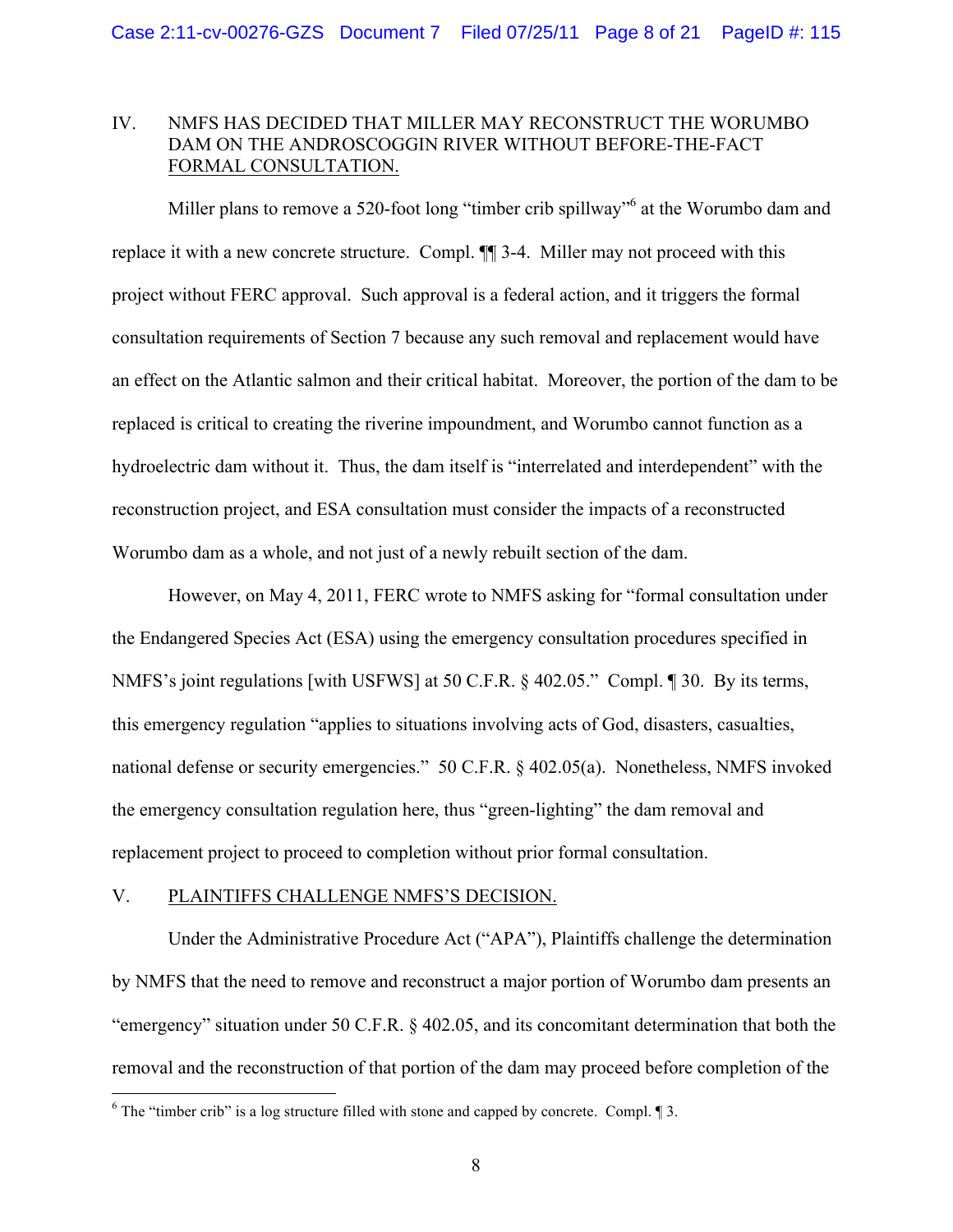Case 2:11-cv-00276-GZS Document 7 Filed 07/25/11 Page 9 of 21 PageID #: 116

formal consultation procedures required by Section 7 of the ESA, as being arbitrary, capricious, an abuse of discretion, and not in accordance with law.

## **ARGUMENT**

## **I. THE NMFS DECISION IS A FINAL AGENCY ACTION SUBJECT TO REVIEW UNDER THE APA.**

The APA empowers federal courts to review final agency actions, see 5 U.S.C. §§ 702,

704, including decisions made by the Services under the ESA, see Bennett v. Spear, 520 U.S.

154, 177-78 (1997).<sup>7</sup> As this Court has stated:

Generally, agency action is final if (1) it marks the "consummation of the agency's decision making process -- it must not be of a merely tentative or interlocutory nature," and (2) it is "one by which rights or obligations have been determined, or from which legal consequences will flow."

Community Housing of Maine v. Martinez, 146 F. Supp. 2d 36, 44 (D. Me. 2001) (quoting

Bennett, 520 U.S. at 178).<sup>8</sup>

Both criteria are met here. First, NMFS has completed its decision-making process as to

whether 50 C.F.R. § 402.05 is applicable. Second, this decision purports to determine the

respective obligations of NMFS, FERC, and Miller under the ESA. Under this decision, NMFS

and FERC need not engage in formal consultation, and NMFS need not formulate a biological

opinion, before the Worumbo project is completed. Thus, real consequences flow from it.<sup>9</sup>

 <sup>7</sup> This Court has jurisdiction under 28 U.S.C. § 1331, and Plaintiffs have Article III standing to bring this action, see Comp. ¶¶ 47-54.

<sup>&</sup>lt;sup>8</sup> "Finality is determined in a pragmatic and flexible way, ... and even the relatively informal actions of subordinate officials can be final if the two conditions are satisfied." Id. (agency newsletter subject to APA review); see also Joint Tribal Council of Passamaquoddy Tribe v. Morton, 388 F. Supp. 649, 653-54, 664-65 (D. Me. 1975) (agency correspondence deemed "final agency action").

 $9$  A biological opinion "has a powerful coercive effect" on a federal agency. Bennett, 520 U.S. at 169. It "alters the legal regime to which the action agency is subject." Id. When the biological opinion contains measures to minimize the action's impact on the listed species (an "incidental take statement"), it constitutes a permit. If the agency or its licensee disregards a biological opinion and its conditions, "it does so at its own peril (and that of its employees), for 'any person' who knowingly 'takes' an endangered or threatened species is subject to substantial civil and criminal penalties, including imprisonment." Id. at 170. In short, if NMFS were made to withdraw its decision to forgo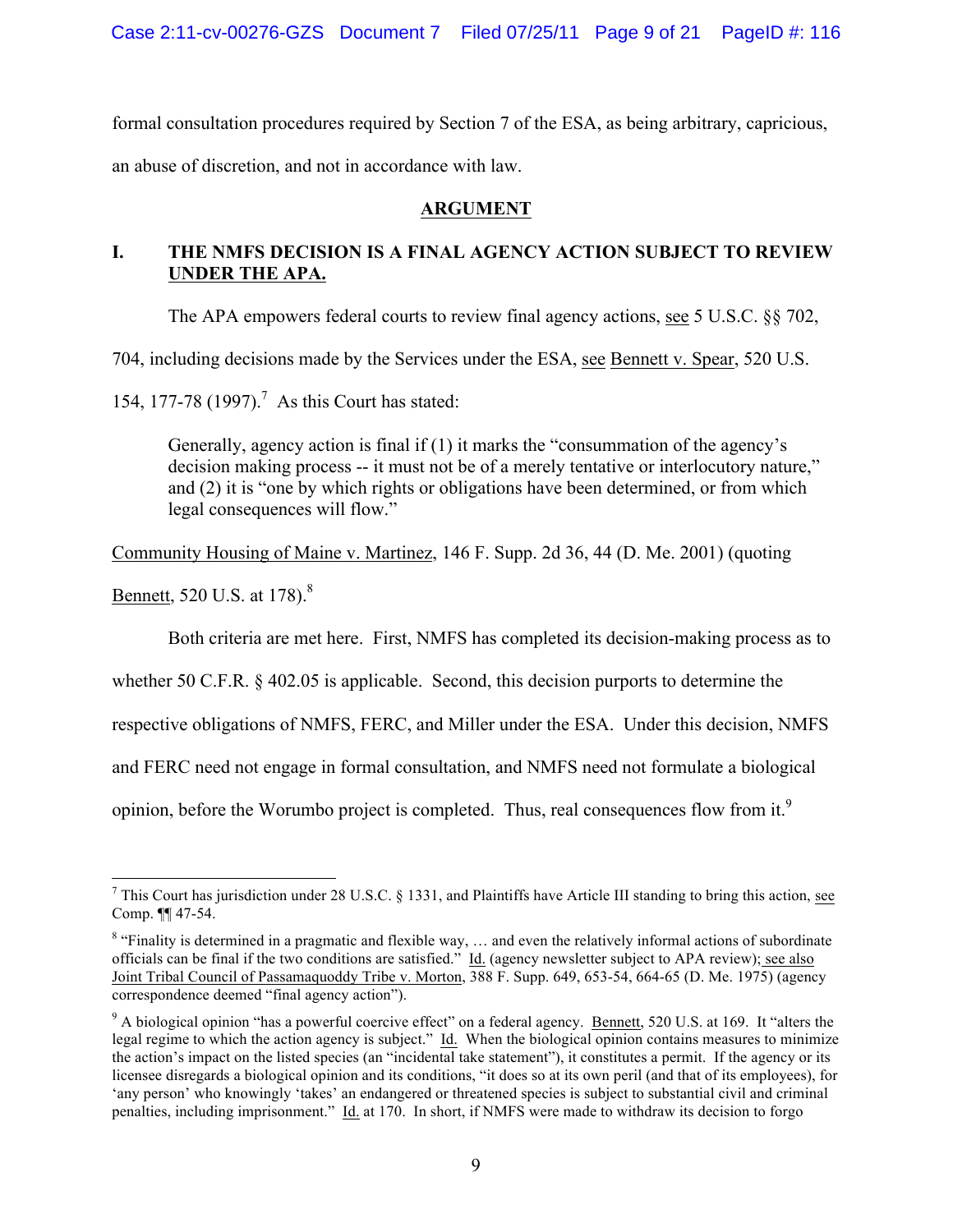## **II. THE FOUR PRELIMINARY INJUNCTION FACTORS WEIGH IN FAVOR OF GRANTING AN INJUNCTION.**

The four factors considered by courts in deciding whether to grant a preliminary injunction are: (1) the likelihood of the movant's success on the merits; (2) the potential for irreparable harm to the movant; (3) a balancing of the relevant equities; and (4) the effect on the public interest. Iantosca v. Step Plan Servs., Inc., 604 F.3d 24, 29 n.5 (1st Cir. 2010).

## **A. Plaintiffs Are Highly Likely To Succeed On The Merits.**

### **1. The Standard of Review Under the APA.**

"[T]he task of a court reviewing agency action under the APA's 'arbitrary and capricious' standard, 5 U.S.C. § 706(2), is 'to determine whether the [agency] has *considered the relevant factors and articulated a rational connection* between the facts found and the choice made.'" Dubois v. U.S. Dep't of Agric., 102 F.3d 1273, 1284 (1st Cir. 1996) (emphasis and brackets in original) (citation omitted). Circumstances in which an agency action is considered arbitrary and capricious include where the agency "offer[s] an explanation for its decision that runs counter to the evidence," id. at 1285 (citing Motor Vehicle Mfrs. Ass'n v. State Farm Mut. Auto. Ins. Co., 463 U.S. 29, 43 (1983)); where a decision has "no support in the record," Shays v. Federal Election Comm'n, 414 F.3d 76, 102 (D.C. Cir. 2005); where an agency offers no explanation for its decision, Communications & Control, Inc. v. Federal Communications Comm'n, 374 F.3d 1329, 1335-36 (D.C. Cir. 2004); or where an agency fails to consider some important aspect of a problem, Puerto Rico Sun Oil Co. v. U.S. E.P.A., 8 F.3d 73, 77 (1st Cir. 1993). Ultimately, "[i]n order for an agency decision to pass muster under the APA's 'arbitrary and capricious' test, the reviewing court must determine that the decision 'makes sense.'"

before-the-fact formal consultation, Miller may well be constrained by the ESA to change the way it rebuilds and operates the Worumbo dam.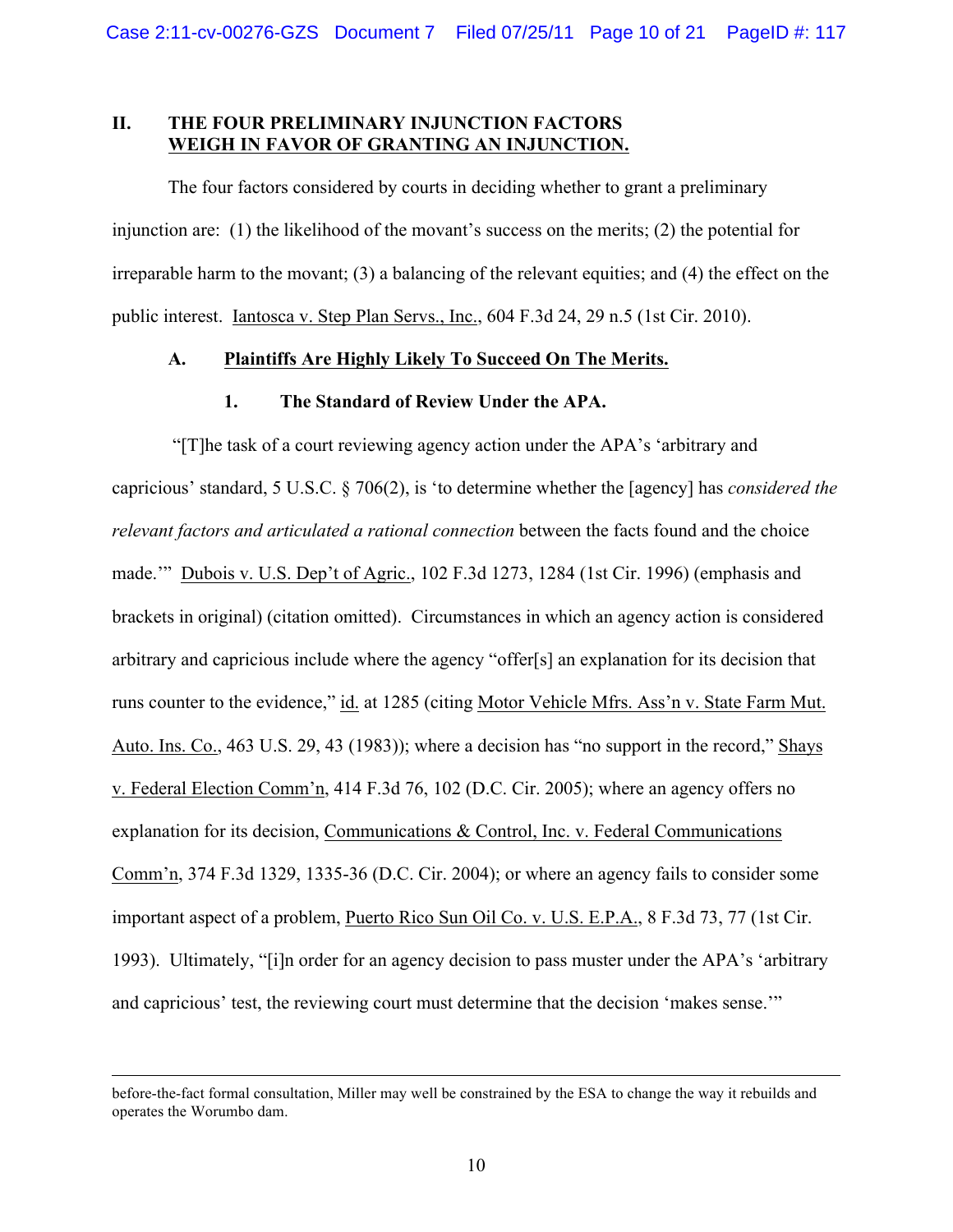Dubois, 102 F.3d at 1285 (citation omitted); see also Citizens Awareness Network, Inc. v. U.S.

Nuclear Reg. Comm'n, 59 F.3d 284, 290 (1st Cir. 1995) (APA review "is not a rubber stamp").

Here, the decision by NMFS to invoke the emergency consultation procedures of 50

C.F.R. § 402.05 runs counter to the facts in the record, to the plain language of the regulation

itself, and to the interpretation of that regulation given by the federal courts and by NMFS itself.

# **2. Only Sudden, Unpredictable, and Short-Lived Events, or Truly Exigent Situations Involving a Clear Risk of Great Harm, Constitute "Emergencies" Within the Meaning of 50 C.F.R. § 402.05.**

The emergency consultation regulation invoked by NMFS provides as follows:

(a) Where emergency circumstances mandate the need to consult in an expedited manner, consultation may be conducted informally through alternative procedures that the Director determines to be consistent with the requirements of sections 7(a)-(d) of the Act. This provision applies to situations involving acts of God, disasters, casualties, national defense or security emergencies, etc.

(b) Formal consultation shall be initiated as soon as practicable after the emergency is under control. The Federal agency shall submit information on the nature of the emergency action(s), the justification for the expedited consultation, and the impacts to endangered or threatened species and their habitats. The Service will evaluate such information and issue a biological opinion including the information and recommendations given during the emergency consultation.

50 C.F.R. § 402.05. Thus, the Services and the action agency may postpone formal consultation,

but must proceed with such consultation as soon as the relevant emergency "is under control."

By its own terms, this regulation applies to a very limited set of circumstances. As one

court has explained:

Although "emergency" was not actually defined [in § 402.05], some guidance may be taken from the examples provided.

"Act of God" is defined in the dictionary as "[a]n overwhelming, unpreventable event caused exclusively by forces of nature, such as an earthquake, flood, or tornado." BLACK'S LAW DICTIONARY (8th ed. 2004). It is defined in the *Oxford English Dictionary* as the "action of uncontrollable natural forces in causing an accident, as the burning of a ship by lightning." OXFORD ENGLISH DICTIONARY (2d ed. 1989) ("OED"). *Black's* defines "disaster" as a "a calamity, a catastrophic emergency," while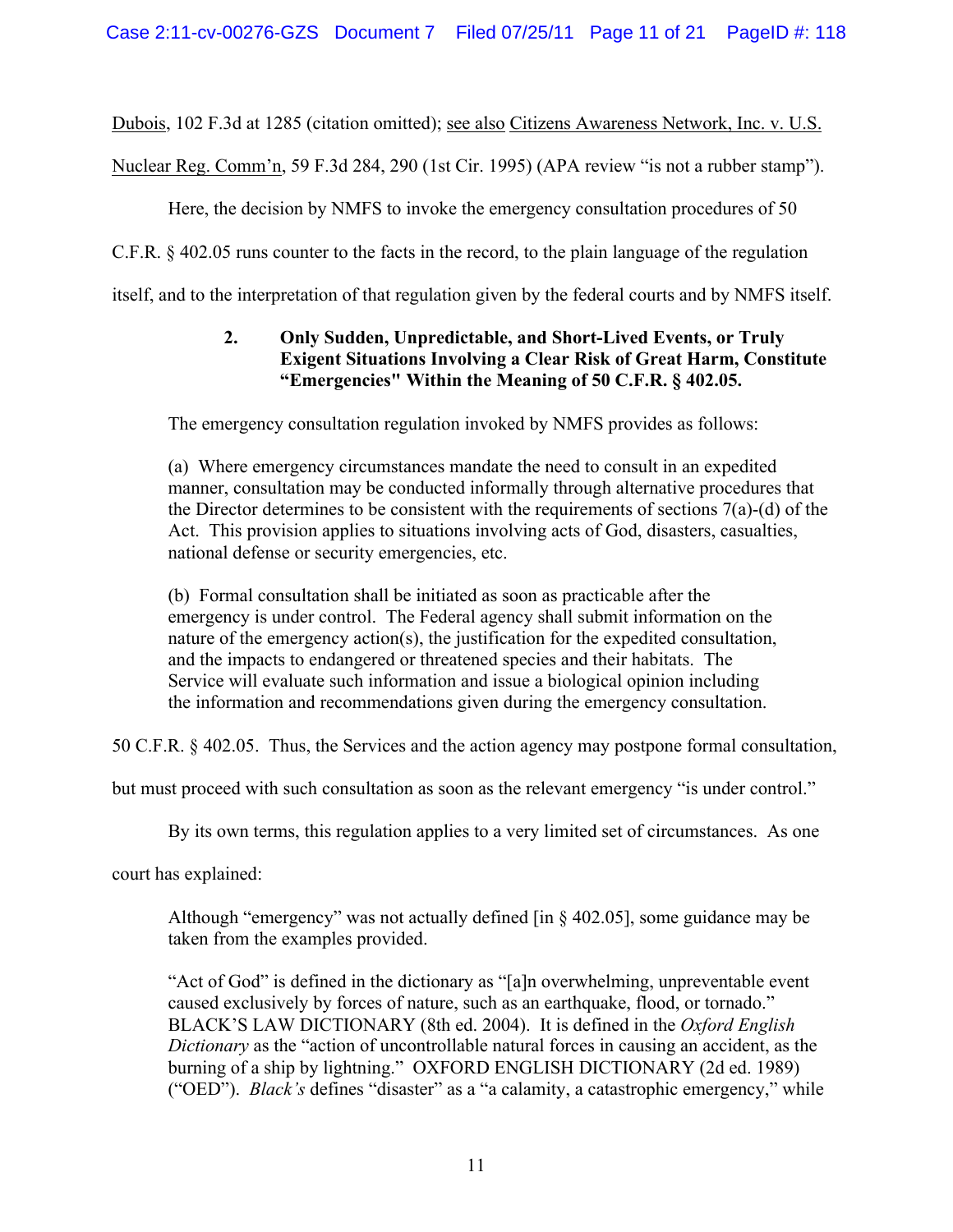the OED defines it as "[a]nything that befalls of ruinous or distressing nature; a sudden or great misfortune, mishap, or misadventure; a calamity." "Casualty" is defined as "[a] chance occurrence, an accident; *esp.* an unfortunate occurrence, a mishap; now, generally, a fatal or serious accident or event, a disaster," *Oxford English Dictionary*, and "1. A serious or fatal accident. 2. A person or thing injured, lost, or destroyed," BLACK'S LAW DICTIONARY.

Washington Toxics Coalition ("WTC") v. USFWS, 457 F. Supp. 2d 1158, 1195 (W.D. Wash.

2006). Similarly, the Services themselves use the phrase "natural disaster or other calamity" to describe the situations which present an "emergency" within the meaning of this regulation. Consultation Handbook at 8-1.

"In addition, 'emergency' is defined in the dictionary as 'a state of things unexpectedly arising, and urgently demanding immediate action,'" and an emergency circumstance thus must be "unpredictable or unexpected in some way." WTC, 457 F. Supp. 2d at 1195 (quoting OED); Forest Serv. Employees for Envtl. Ethics v. U.S. Forest Serv., 397 F. Supp. 2d 1241, 1257 (D. Mont. 2005) ("The emergency exception is meant for unexpected exigencies."); Consultation Handbook at 8-1 ("Predictable events ... usually do not qualify as emergencies under Section 7 regulations unless there is a significant unexpected health risk.");<sup>10</sup> 51 Fed. Reg. 19,926, 19,938 (June 3, 1986) (in promulgating 50 C.F.R. § 402.05, the Services referred to "severe time

 $10$  This same principle is applied in other, similar regulatory contexts. In Malama Makua v. Gates, 2008 WL 976919 (D. Hawaii 2008), where the Army had purported to "consult" with native Hawaiians only *after* limiting their access to certain cultural sites, the court found no "emergency" because the Army knew *beforehand* that unexploded ordnance was present there. Id. at \*10 ("The Court does not have before it a request by [the plaintiffs] for access in the midst of an out-of-control fire or a hurricane, or while noxious fumes are pervading cultural sites or while a hidden sniper is shooting at people ..."). And courts have limited application of 40 C.F.R. § 1506.11, the "emergency circumstances" exception to the National Environmental Policy Act ("NEPA", another statute that which directs federal agencies to consider the environmental impacts of certain actions *before* those actions may be taken) to circumstances involving unforeseeable exigencies, especially those with dire consequences. Compare Valley Citizens for a Safe Env't v. Vest, 1991 WL 330963, at \*5 (D. Mass. 1991) (strict NEPA compliance excused where use of Air Force base depended on "hostile and unpredictable nature of the Persian Gulf region" following Iraqi invasion of Kuwait), with Natural Res. Def. Council, Inc. v. Winter, 518 F.3d 658, 681-85 (9th Cir. 2008) (Navy's "long-planned, routine training exercises" are not "emergencies"), rev'd on other grounds, 555 U.S. 7 (2008).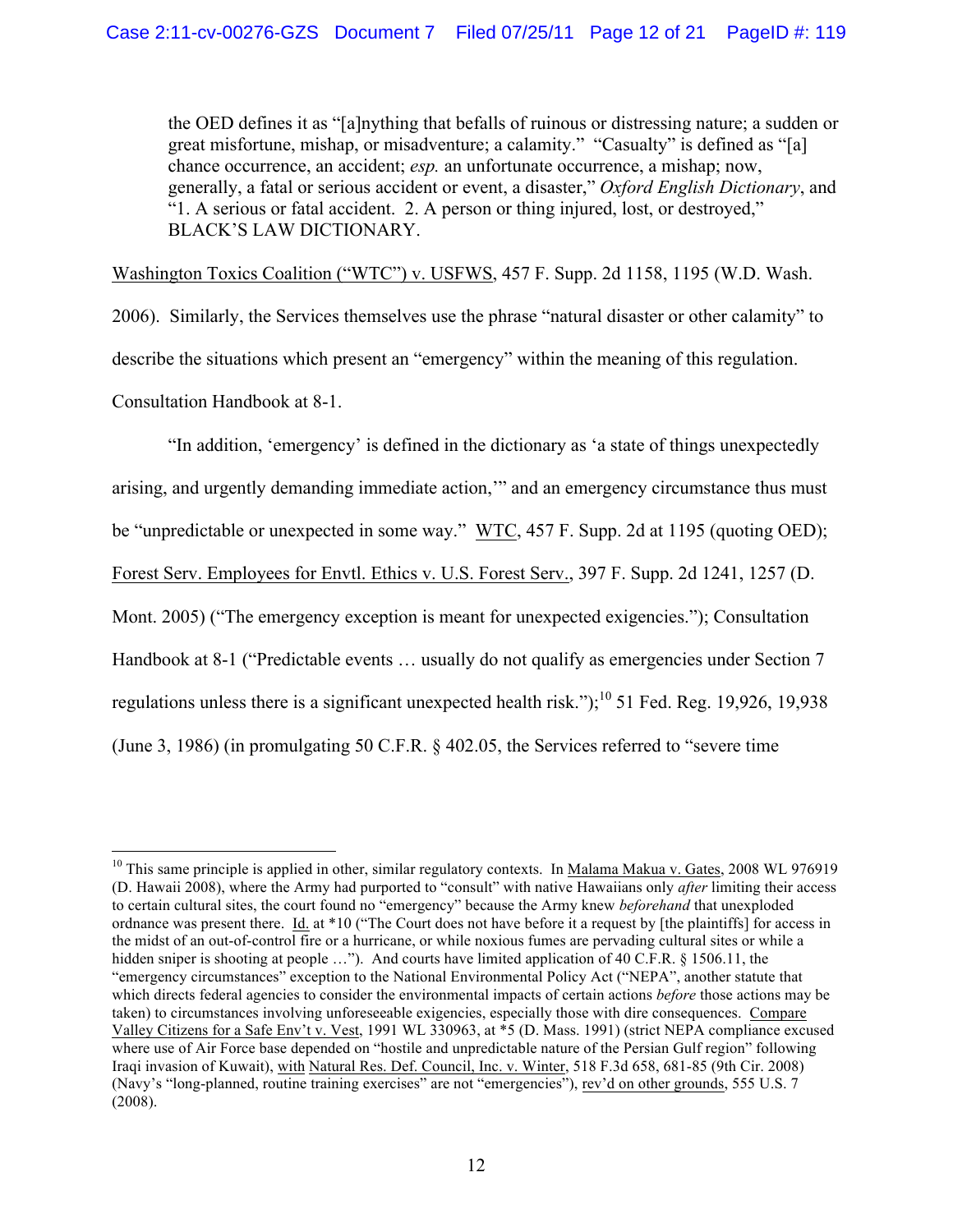constraints inherent in an emergency" and "actions that are immediately required").<sup>11</sup>

Here, there has been no unpreventable or unpredictable event, flood, ruinous misfortune, or fatal or serious accident, and nothing has been destroyed. Nor, according to Miller and FERC, are any of these expected to happen, even if the dam were to fail.

## **3. The Need to Remove the Timber Crib Spillway Does Not Present an "Emergency."**

The Worumbo dam's timber crib section is over 100 years old, and the need for its eventual replacement was predictable. In Miller's words, the timber crib needs to be replaced because it "has reached the end of its service life." Compl. ¶¶ 3, 4, 30. Plans to replace it date back to at least March 2009. Compl. ¶ 37. In 2010, Miller told the Maine Department of Environmental Protection that this project is an "ongoing maintenance activit[y]" constituting "planned construction." Compl. ¶ 38; Compl. Ex. 12. Had formal Section 7 consultation begun then, during the planning stage of the project, it could have been completed by now.

The first inquiry regarding the use of the truncated "emergency" consultation process appears to have come from FERC, which telephoned and wrote to NMFS in late April and early May 2011 to ask for guidance as to how to justify the use of that process. Compl. Ex. 10. FERC then wrote to NMFS on May 4, 2011, requesting "formal consultation … using the emergency consultation procedures," and providing the following basis for this request:

The attached April 29, 2011 letter from the dam owner conveys the sense of urgency for replacing the existing timber crib spillway with a concrete gravity structure as soon as possible. The existing 100-year-old-plus timber crib spillway has reached the end of its service life, resulting in a significant probability of failure if construction is delayed to 2012. In terms of impact of failure, when dams fail suddenly, effects are often unpredictable. A failure of Worumbo Dam would result in significant environmental consequences and could also produce serious public safety consequences and property

 $11$  "[A] Federal agency may not have the time for the administrative work required by the consultation regulations under non-emergency conditions." Consultation Handbook at 8-1. Indeed, the regulation appears to be reserved largely for situations requiring same-day turnaround, where time is so short that the initial contact with the Service is "usually" done by telephone or fax. Id.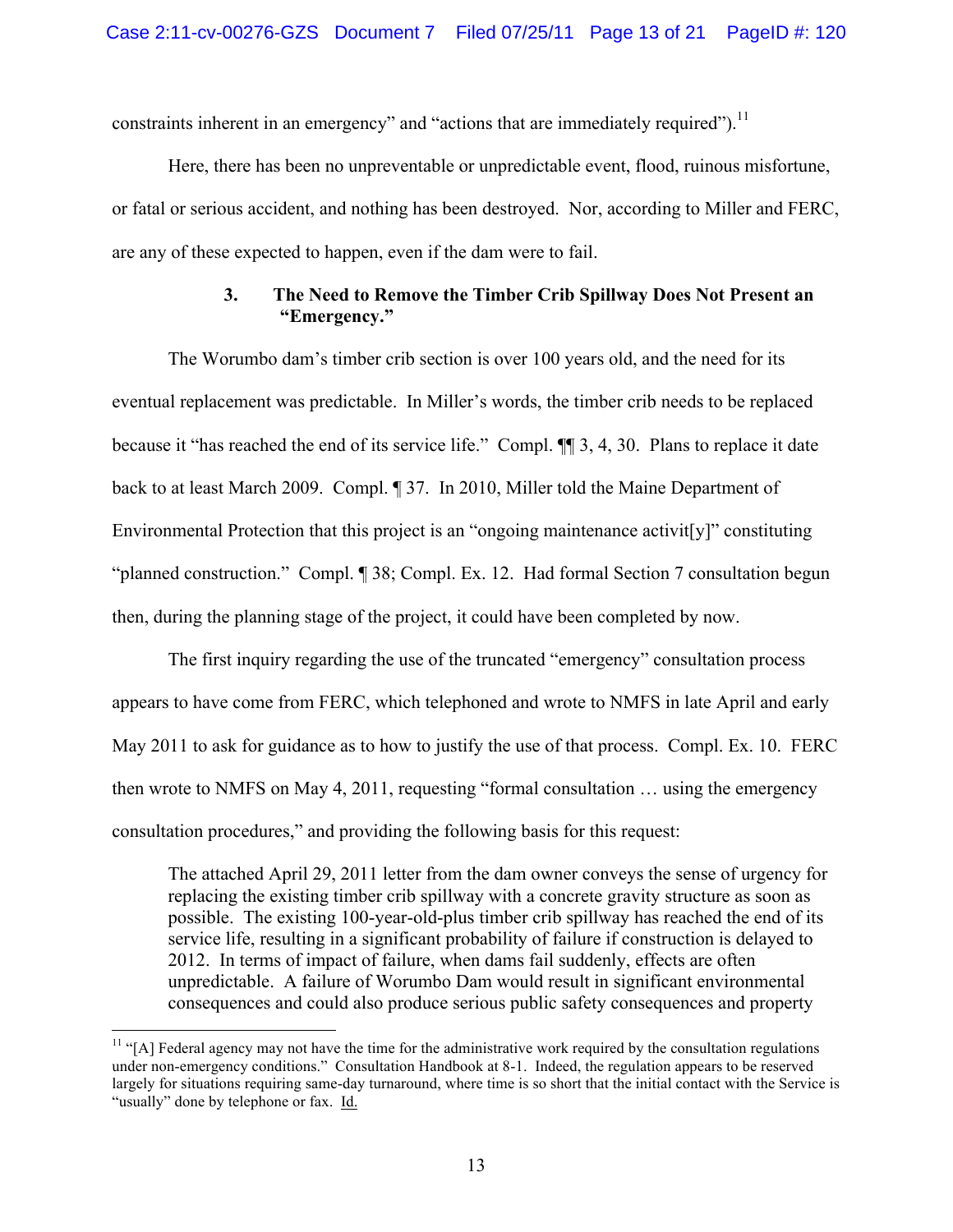damage. FERC concurs with the urgency expressed by the owner, and as such, believes that the spillway should be replaced during the construction season this summer.

Compl. ¶ 30; Compl. Ex. 1. In the "attached April 29, 2011 letter," however, Miller identified the Worumbo dam as a "low hazard" structure, which means no loss of life, and only minimal economic loss, are expected in the event of a dam failure. Compl. ¶ 32; see also 33 C.F.R. § 222.6, App. D  $\S 2.1.2$  (Army Corps of Engineers hazard potential classifications).<sup>12</sup>

Moreover, Miller's April 29 letter stated that when it had last examined Worumbo "closely," in 2010, "the condition of the dam was not of failure in progress or imminent failure." That letter went on to say that if the dam failed "slowly during a high water event," which is "normally" how such dams fail, there would be "some impacts to property, but there would probably be limited impact to the environment or persons." In the more unlikely event of a "sunny day breach" (a failure of the dam during a time of low flow), Miller stated in the letter, the only "hazard risk" would be to "fisherm[e]n or other recreationists" who happen to be downstream. In that event, Miller stated, there would also be some environmental impact from sediment flows, and "property impacts to the Project" (*i.e.*, to the dam itself). Compl. Ex. 1.

Indeed, Miller has for decades been exempt from having to file an Emergency Action Plan for Worumbo, which means Miller "satisfactorily" demonstrated to FERC "that no reasonably foreseeable project emergency" at Worumbo (such as a dam breach)<sup>13</sup> "would endanger life, health, or property." Compl. Ex. 4; 18 C.F.R. § 12.21(a). See generally Bluestone Energy Design, Inc. v. FERC, 74 F.3d 1288, 1291 (D.C. Cir. 1996) (discussing FERC notice to dam operator that exemption from EAP can be obtained by showing breach "would not endanger

<sup>&</sup>lt;sup>12</sup> There are three hazard classifications, with "low hazard" posing the smallest risk. In contrast, a "significant hazard" dam is expected to have "few" losses of life and "appreciable" economic loss if it fails, while a "high hazard" dam is expected to have "more than few" losses of life and "excessive" economic loss if it fails. 33 C.F.R. § 222.6, App. D § 2.1.2.

 $13$  A "project emergency" is defined as "an impending or actual sudden release of water at the project caused by a natural disaster, accident, or failure of project works." 18 C.F.R. § 12.3(b)(9).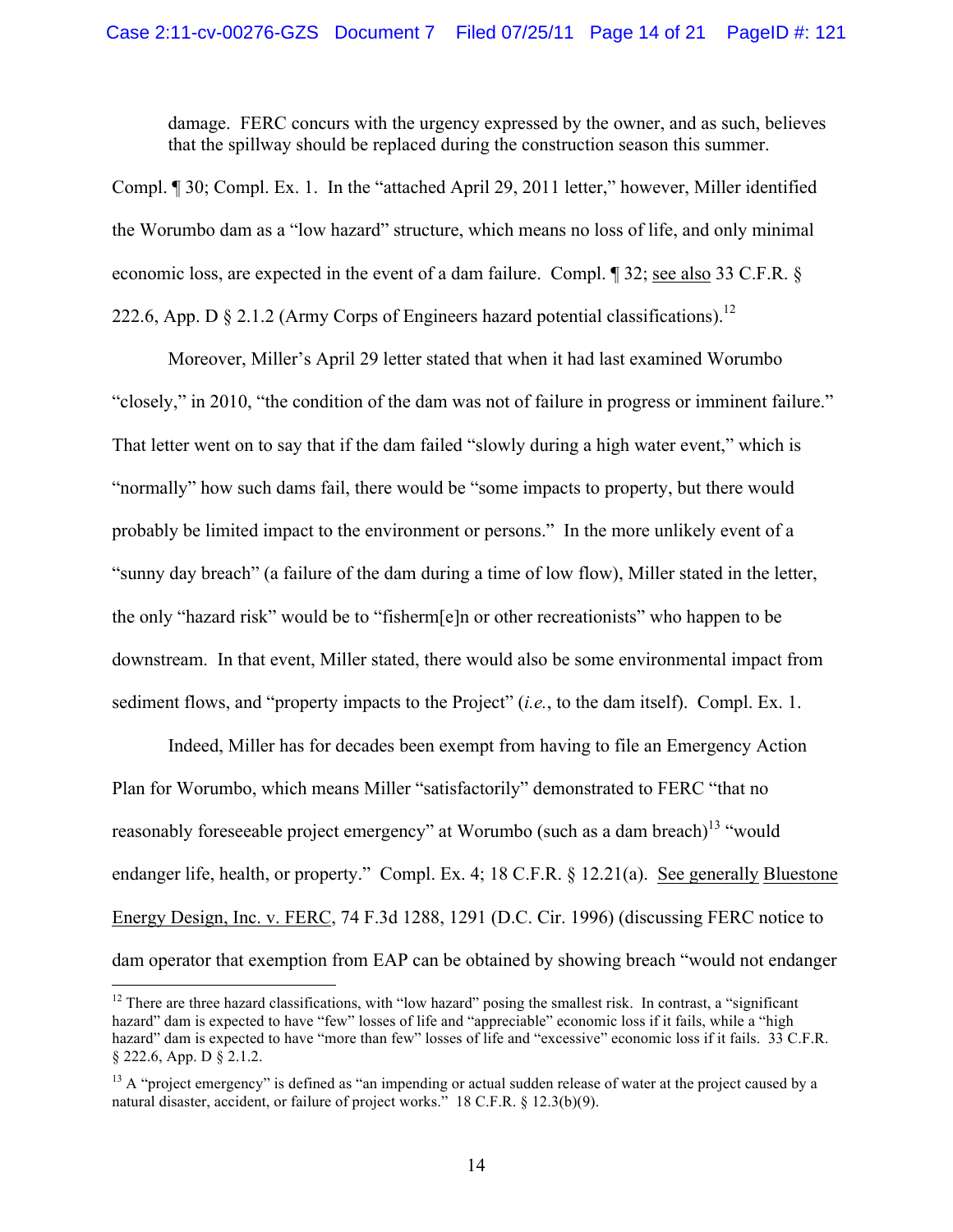nearby dwellings"). In 2010 Miller applied to renew this exemption. Compl. ¶ 35.

Nonetheless, on May 9, 2011, Jeff Murphy of NMFS sent an email to FERC stating that NMFS agrees to the use of emergency consultation procedures, and that NMFS would prepare a biological opinion *after* the dam is rebuilt. Compl. **[31.** The email stated, in its entirety:

We received your letter dated May 4, 2011 concerning the emergency repairs at the Worumbo Project (FERC No. 3428), located on the Androscoggin River in Maine. Given the emergency nature of the repairs, NMFS can confirm that emergency consultation procedures outlined under 50 CFR §402.05 are appropriate for this situation. We will continue to work with the licensee to minimize environmental impacts including those to listed Atlantic salmon during the repairs. *Once construction is completed*, FERC should submit a biological assessment to NMFS describing the nature of the emergency, the justification for the expedited consultation, a description of the work, and any impacts to listed Atlantic salmon and designated critical habitat. Much of this information has already been prepared. *NMFS will then evaluate this information to issue a Biological Opinion to FERC.*

We would appreciate obtaining monthly updates on your work.

Compl. Ex. 10. (emphasis added).

Since that time, neither Miller nor the responsible government officials have appeared to treat the Worumbo dam as a real risk to public safety or property. They have not warned the public of a possible Worumbo dam failure, and fishermen and others continue to recreate directly downstream from the dam. Compl. ¶ 41. Nor has Miller taken any interim steps to avert a possible dam break, such as drawing down the water behind the dam to lower the pressure on the timber crib. Compl. ¶ 41; see also Compl. ¶ 42 (Miller filing with FERC indicates that even during timber crib reconstruction, a failure of a temporary "cofferdam" would be "low hazard" and have "minor downstream impacts"). There is no on-the-ground indication that anything is amiss at Worumbo, let alone an incipient "emergency." Compl. ¶¶ 40-41.

At bottom, NMFS's decision to use emergency consultation procedures comports neither with the law nor the facts.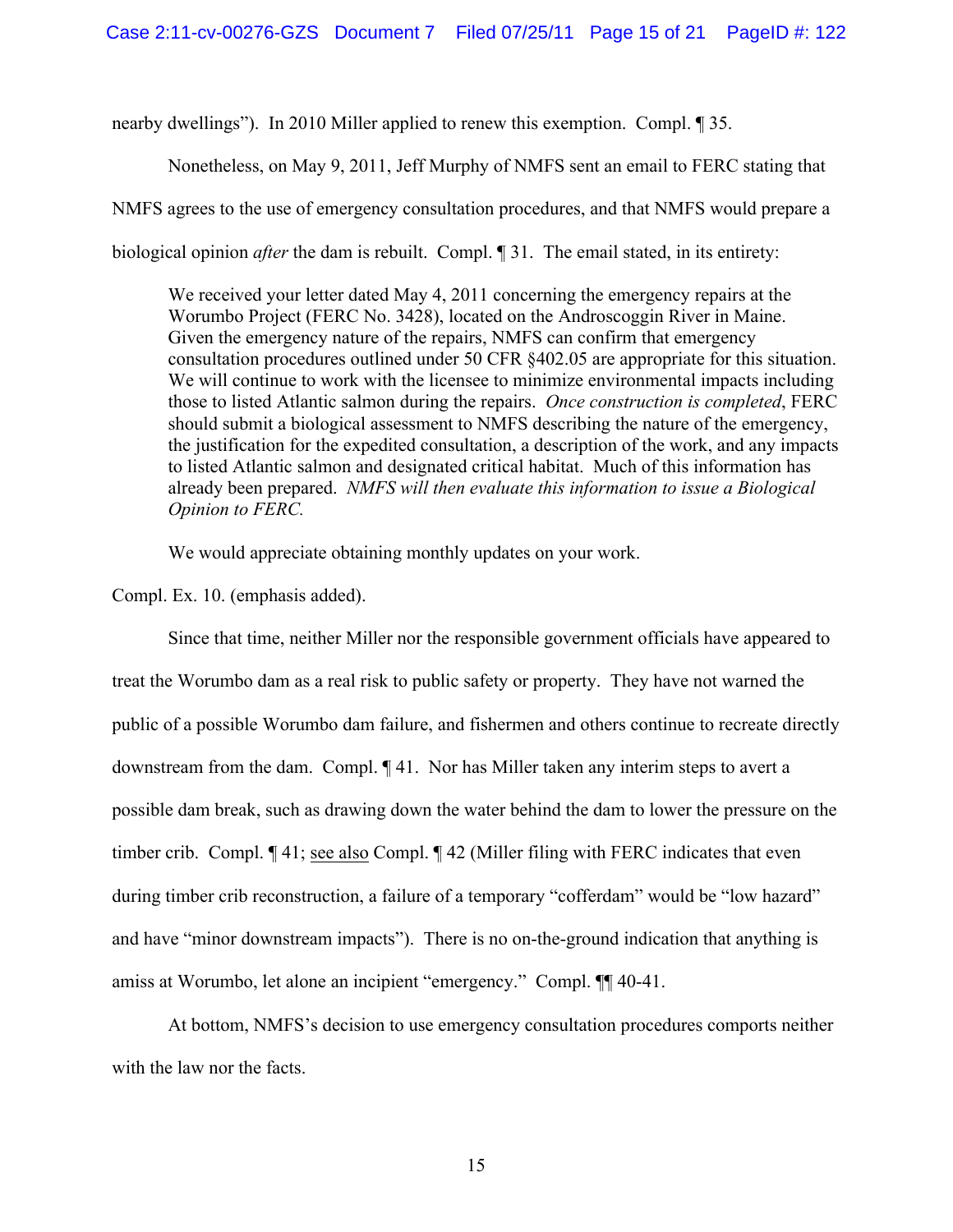#### **4. Any Need to Rebuild the Dam Does Not Present an "Emergency."**

Logically, once the impoundment level is lowered or the timber crib structure removed, any risk of the dam's failure will be at an end, and any alleged emergency will thus have been brought "under control." Certainly, there is absolutely nothing in the record to indicate that a lowered impoundment or the *absence* of the timber crib (either of which would result in a more freely flowing river) will present an exigent risk to public safety or property. At that point, then, full, before-the-fact formal consultation will be required by the terms of the emergency regulation itself. See 50 C.F.R. § 402.05(b) ("Formal consultation shall be initiated as soon as practicable after the emergency is under control.") Further, such consultation must not be limited to the construction project itself, but must examine the impact of the dam as a whole on Atlantic salmon. Compl. ¶¶ 43-44.

As described by Miller in a July 26, 2010, letter to FERC, its plan is "to build a new dam just downstream from the current dam." Compl. ¶ 4; Compl. Ex. 4. Presumably, Miller desires to rebuild the dam for business reasons. This, however, does not justify the use of "emergency" consultation procedures for the rebuild. Indeed, the true emergency presented by reconstruction of the dam will be the harm its presence causes to the remaining Atlantic salmon population. Cf. National Audubon Soc'y v. Hester, 801 F.2d 405, 408 n.3 (D.C. Cir. 1986) (exigent steps taken to prevent possible extinction of endangered species qualifies as "emergency" excusing strict compliance with NEPA). Formal consultation, to assess both the extent of that risk and the means of ameliorating it, thus is required by the ESA prior to the start of any rebuild.<sup>14</sup>

<sup>&</sup>lt;sup>14</sup> FERC has suggested the coffer dams (temporary earthen dams put into the river during the timber crib removal process) would degrade salmon habitat through erosion if the project were limited to removal of the timber crib with reconstruction deferred until 2012. This claim rings hollow because the existing Maine Department of Environmental Protection permits require that the coffer dams be removed in fall 2011, even if high water during the fall (due to hurricanes or other high water events) prevents full completion of the project in 2011 as Miller has proposed. As such, the existing state and federal permits have already factored in the possibility that the project as proposed by Miller might to be done in two seasons, 2011 and 2012, rendering moot FERCs concerns about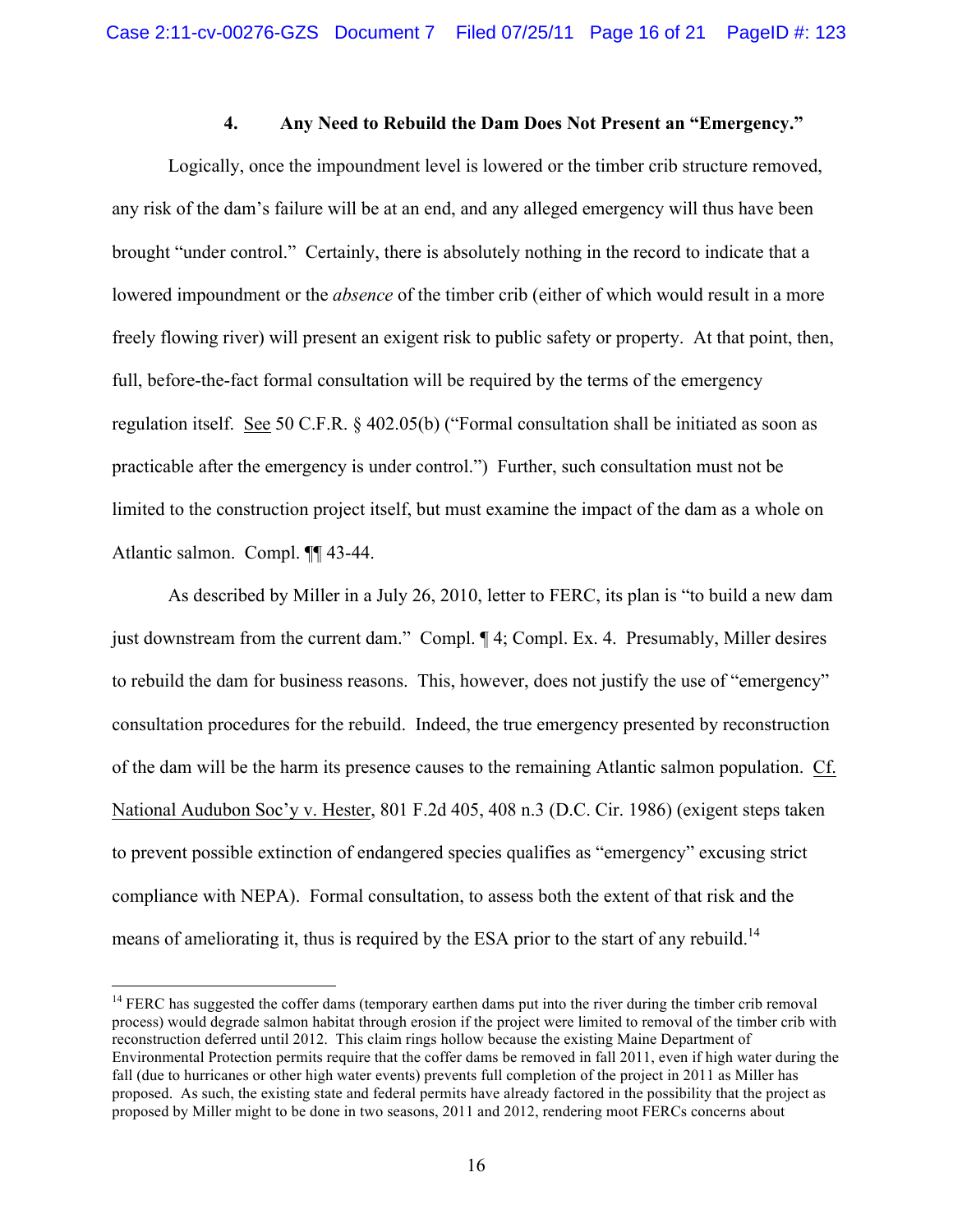### B**. Without An Injunction, Plaintiffs Will Be Irreparably Harmed.**

A plaintiff seeking an injunction must show "that irreparable injury is likely in the absence of an injunction." Winter v. Natural Res. Def. Council, Inc., 555 U.S. 7, 129 S.Ct. 365, 375-76 (2008). "Environmental injury, by its nature, can seldom be adequately remedied by money damages and is often permanent or at least of long duration, *i.e.*, irreparable." Amoco Prod. Co. v. Village of Gambell, 480 U.S. 531, 544 (1987).<sup>15</sup> Among environmental harms, risks to endangered species are "afforded the highest of priorities." Tennessee Valley Auth. v. Hill, 437 U.S. 153, 174 (1978); see also id. at 177 (extinction is an "irreplaceable loss to aesthetics, science, ecology, and the national heritage").

Where the violation at issue involves a procedural requirement designed to further substantive goals of environmental protection, the court should assess the risk that an improperly approved or vetted action will occasion actual harm to the environment.<sup>16</sup> The requirement for proper consultation under Section 7 of the ESA generally has been linked to a risk of substantive injury to the affected species and its habitat, such that federal agency actions may be enjoined pending such consultation. E.g., Sierra Club v. Marsh, 816 F.2d 1376, 1384 (9th Cir. 1987) ("If a project is allowed to proceed without substantial compliance with those procedural requirements, there can be no assurance that a violation of the ESA's substantive provisions will

 $\overline{a}$ 

additional impacts from sedimentation on Atlantic salmon from the project requiring two construction seasons instead of one.

<sup>&</sup>lt;sup>15</sup> Also, aesthetic harm cannot be compensated by the payment of money damages. E.g., Fund for Animals v. Clark, 27 F. Supp. 2d 8, 14 (D.D.C. 1998) (aesthetic harm caused by buffalo hunt not compensable).

 $^{16}$  E.g., Sierra Club v. Marsh, 872 F.2d 497, 504 (1st Cir. 1989) (noting risk "that real environmental harm will occur through inadequate foresight and deliberation" in plan to build causeway in ecologically sensitive area, and "difficulty of stopping a bureaucratic steam roller" once initial decisions are made); United States v. Coalition For Buzzards Bay, -- F.3d --, 2011 WL 1844221, at \*3 (1st Cir. May 17, 2011) (noting importance that the NEPA analysis regarding potential impacts and mitigation measures occur in time to inform agency decision-making); Winter, 129 S.Ct. at 376 (procedural violation may pose little risk where 40 years of naval sonar training exercises had revealed no demonstrable harm to marine mammals).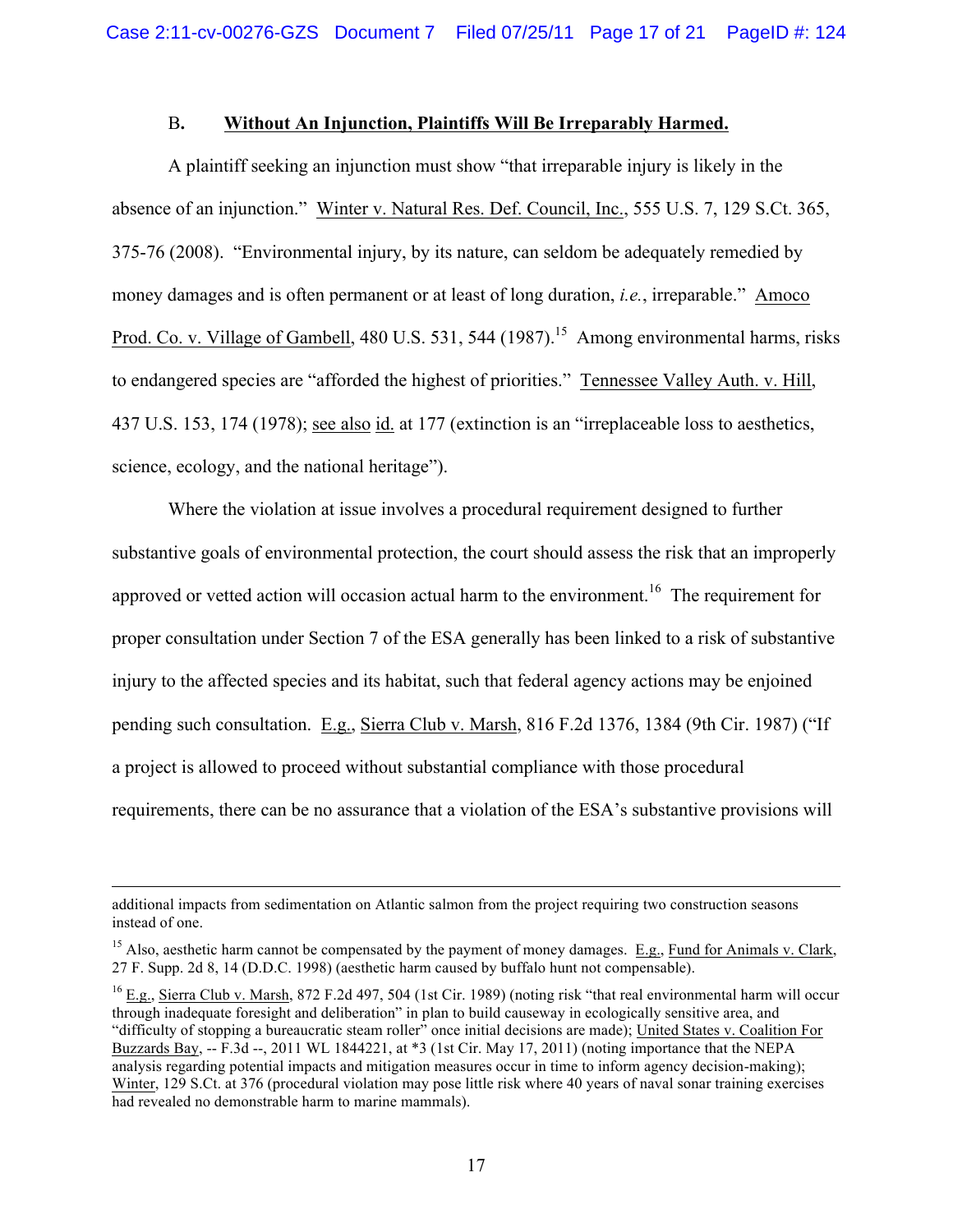not result. The latter, of course, is impermissible.").<sup>17</sup> The irreparable nature of this harm is also recognized in Section 7(d) of the Act, 33 U.S.C. § 1536(d), which forbids public agencies and private permit/license applicants from "mak[ing] any irreversible or irretrievable commitment of resources" during consultation that might prejudge the result of that process.

In the present case, as discussed above, NMFS has made formal administrative findings, after full notice and comment, that Androscoggin River dams harm endangered Atlantic salmon in a variety of ways. 74 Fed. Reg. at 29,358. Moreover, by acknowledging that formal consultation is required, NMFS and FERC have effectively conceded that this project is likely to adversely affect the Androscoggin River salmon and their critical habitat. Putting a dam back into the Androscoggin River without the required before-the-fact formal consultation poses a clear danger to "the survival and recovery" of the Androscoggin salmon. 74 Fed. Reg. at 29,367.

NMFS may argue there is no irreparable harm because the procedural protections of full formal consultation will be afforded at some undetermined point in the future. But this is of cold comfort to Plaintiffs (and to the salmon themselves). As courts have observed in analogous circumstances, it is extremely unlikely that NMFS will *later* make findings that lead to a recently rebuilt dam being taken down or significantly altered. E.g., Marsh, 872 F.2d at 504 (noting a "deeply rooted human psychological instinct not to tear down projects once they are built"); Parnell v. U.S. Army Corps of Eng'rs, -- F.3d --, 2011 WL 2718144, at \*13 (8th Cir. July 14, 2011) (irreparable harm found where "fail[ure] to consider important environmental factors" relating to potential impacts to endangered species led to commencement of construction at power plant). Indeed, this is the very reason that the requirement for *prior* Section 7 consultation

<sup>&</sup>lt;sup>17</sup> See also Florida Key Deer v. Paulison, 522 F.3d 1133, 1147 (11th Cir. 2008) (affirming injunction prohibiting issuance of flood insurance for new developments in endangered species habitat pending compliance with Section 7); WTC v. EPA, 413 F.3d 1024, 1029, 1034-35 (9th Cir. 2005) (affirming injunction prohibiting use of pesticides near salmon-supporting waters pending compliance with Section 7).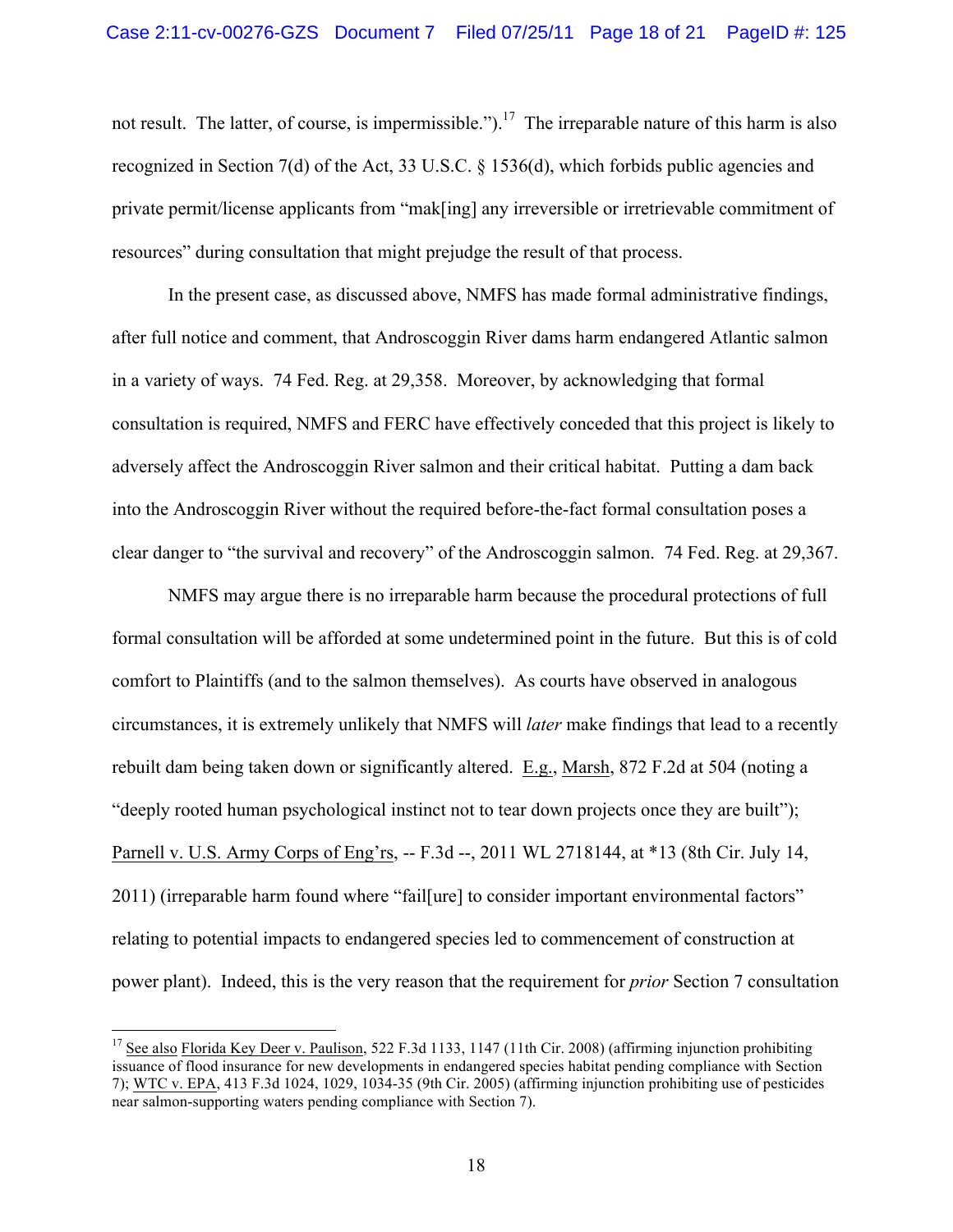exists, and why the granting of emergency exemptions from it is exceedingly rare. See Forest Serv. Employees, 397 F. Supp. 2d at 1256-57 ("[T]he emergency consultation provision of 50 C.F.R. § 402.05 is not a substitute for required consultation under 16 U.S.C. § 1536 (a)-(c). … [E]mergency consultation is intended to be the exception, not the rule.").

## **C. The Equities Favor Plaintiffs.**

In favor of granting an injunction is that the ESA "reveals a conscious decision by Congress to give endangered species priority over the 'primary missions' of federal agencies." Hill, 437 U.S. at 180, 185 (construction of dam that was 80% complete halted to protect snail darter where USFWS violated its Section 7 obligations). Congress intended "to halt and reverse the trend toward species extinction, whatever the cost." Id. at 184. As this Court has stated in the analogous NEPA context, "unless defendants assert that an injunction will cause an imminent harm to national defense, ... the impending bankruptcy of an entire industry, ... or the bankruptcy of innocent third parties, … the balance of harms usually favors the issuance of an injunction to protect the environment." Sierra Club v. Marsh, 714 F. Supp. 539, 592 (D. Me. 1989) (citations and subsequent history omitted).

There is no equitable reason to deny an injunction. As discussed above, genuine emergency circumstances do not exist. And even if they did, the water in the impoundment behind the dam could be drawn down to alleviate any emergency; a new permanent structure need not be erected. Miller has had ample time to plan this project, and formal consultation could have been sought far earlier. There is simply no call for an end-run around ESA Section 7.

### **D. An Injunction Would Serve The Public Interest.**

The protection of endangered species is indisputably in the public interest. E.g., Strahan v. Coxe, 127 F.3d 155, 160, 171 (1st Cir. 1997) (upholding injunction); United States v. Town of

19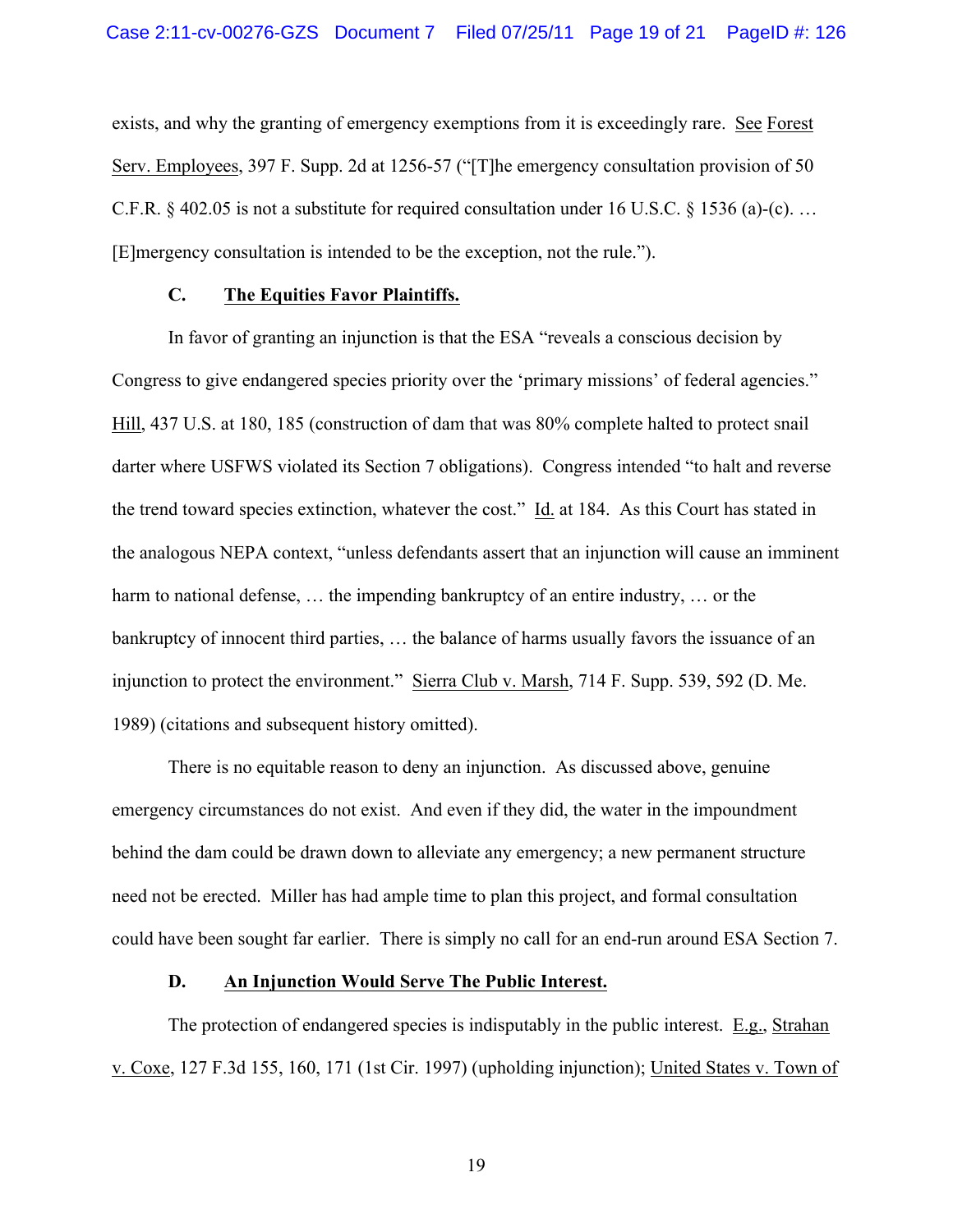Plymouth, 6 F. Supp. 2d 81, 89 (D. Mass. 1998) (endangered species deserve "the highest of priorities"). See generally Conservation Law Found. v. Watt, 560 F. Supp. 561, 583 (D. Mass.) ("It is plain that the public interest calls upon the courts to require strict compliance with environmental statutes."), aff'd, 716 F.2d 946 (1st Cir. 1983).

An injunction directing NMFS to rescind its "emergency" determination would further that interest, and therefore should be granted. See Marsh, 816 F.2d at 1383 ("institutionalized caution mandated by section 7 of the ESA" demands that federal projects be halted pending consultation, "regardless of any consequences of delay"). With the timber crib removed and the river running closer to its natural course, impacts to salmon would also be mitigated in the interim, and the agencies could then conduct formal consultation. Miller could thereafter rebuild the dam pursuant to the conditions specified by NMFS in its biological opinion if consultation shows that jeopardy to salmon can be averted.

### **CONCLUSION**

Plaintiffs' motion should be granted, and, until such time as the Court has resolved this action on its merits, NMFS should be temporarily enjoined from invoking or applying emergency consultation procedures under 50 C.F.R. § 402.05 with regard to the replacement portion of the Worumbo dam project.

Dated: July 25, 2011

/s/ /s/ Joshua R. Kratka David A. Nicholas Bruce M. Merrill Charles C. Caldart 20 Whitney Road 225 Commercial Street Suite 501 National Envtl. Newton, Massachusetts 02460 Portland, Maine 04101 Law Center (617) 964-1548 (207) 775-3333 44 Winter Street dnicholas@verizon.net mainelaw@maine.rr.com Boston, Mass. 02108

(617) 747-4333 *(pro hac vice)*